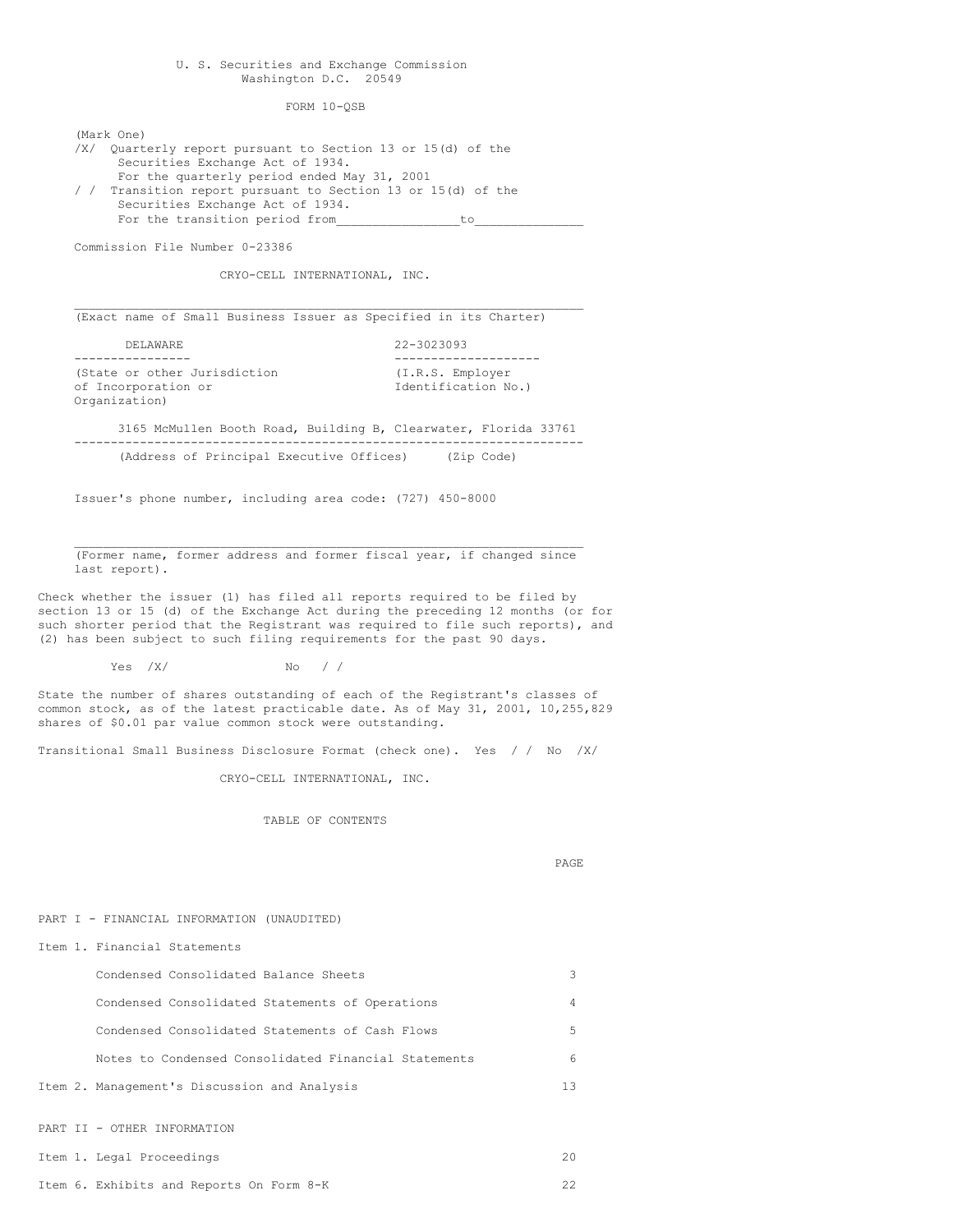CRYO-CELL INTERNATIONAL, INC. AND SUBSIDIARIES ----------------------------------------------

2

CONSOLIDATED BALANCE SHEETS

 $<sub>TABLE</sub>$ </sub> <CAPTION>

92,911

ASSETS

| $- - - - - -$                                                                  |         |                  |             |
|--------------------------------------------------------------------------------|---------|------------------|-------------|
| May 31,<br>November 30,                                                        |         |                  |             |
|                                                                                | 2001    |                  |             |
| 2000                                                                           |         | ---------------- | $---$       |
| ------------                                                                   |         |                  |             |
| $<$ S $>$                                                                      | <<      |                  | <<          |
| Current Assets<br>--------------                                               |         |                  |             |
| Cash and cash equivalents                                                      | \$      | 2,298,433        | \$.         |
| 2,695,794<br>Accounts receivable and advances (net of allowance for            |         |                  |             |
| doubtful accounts of \$29,000)                                                 |         | 175,689          |             |
| 131,573<br>Receivable - Litigation                                             |         |                  |             |
| 69,178                                                                         |         | 69,178           |             |
| Receivable - Revenue Sharing Agreement                                         |         | 1,070,000        |             |
| 380,000<br>Note Receivable                                                     |         | 100,000          |             |
|                                                                                |         |                  |             |
| Marketable securities<br>429,428                                               |         | 215,618          |             |
| Prepaid expenses and other current assets                                      |         | 245,515          |             |
| 174,817                                                                        |         |                  |             |
| ------------                                                                   |         | ---------------- | $- - - - -$ |
| Total current assets                                                           |         | 4,174,433        |             |
| 3,880,790                                                                      |         | ---------------- | $- - - - -$ |
| ____________                                                                   |         |                  |             |
| Property and Equipment<br>3,018,708                                            |         | 3, 193, 258      |             |
| -----------------------                                                        |         | ---------------- |             |
| --------------                                                                 |         |                  |             |
| Other Assets<br>-------------                                                  |         |                  |             |
| Intangible assets (net of amortization of \$61,414 and \$57,018, respectively) |         | 112,714          |             |
| 108,675<br>Investment in European Affiliate                                    |         | 1,000,000        |             |
| 1,000,000                                                                      |         |                  |             |
| Investment option to purchase<br>100,000                                       |         | 100,000          |             |
| Loan receivable - affiliate                                                    |         | 150,000          |             |
| 100,000                                                                        |         |                  |             |
| Deposits with vendors and others<br>29,195                                     |         | 428,495          |             |
|                                                                                |         | ---------------- | $- - - - -$ |
| ------------<br>Total other assets                                             |         | 1,791,209        |             |
| 1,337,870                                                                      |         |                  |             |
| ------------                                                                   |         | --------------   | $---$       |
|                                                                                | \$      | 9,158,900        | \$          |
| 8,237,368                                                                      |         | ---------------- |             |
| ----------------                                                               |         |                  |             |
|                                                                                |         |                  |             |
| <caption><br/>LIABILITIES AND STOCKHOLDERS' EQUITY</caption>                   |         |                  |             |
| ----------------------------                                                   |         |                  |             |
| November 30,                                                                   | May 31, |                  |             |
|                                                                                | 2001    |                  |             |
| 2000                                                                           |         | --------------   | $---$       |
| ------------                                                                   |         |                  |             |
| $<$ S $>$<br>Current Liabilities                                               | <<      |                  | <<          |
|                                                                                |         |                  |             |
| Accounts payable                                                               | \$      | 177,720          | \$          |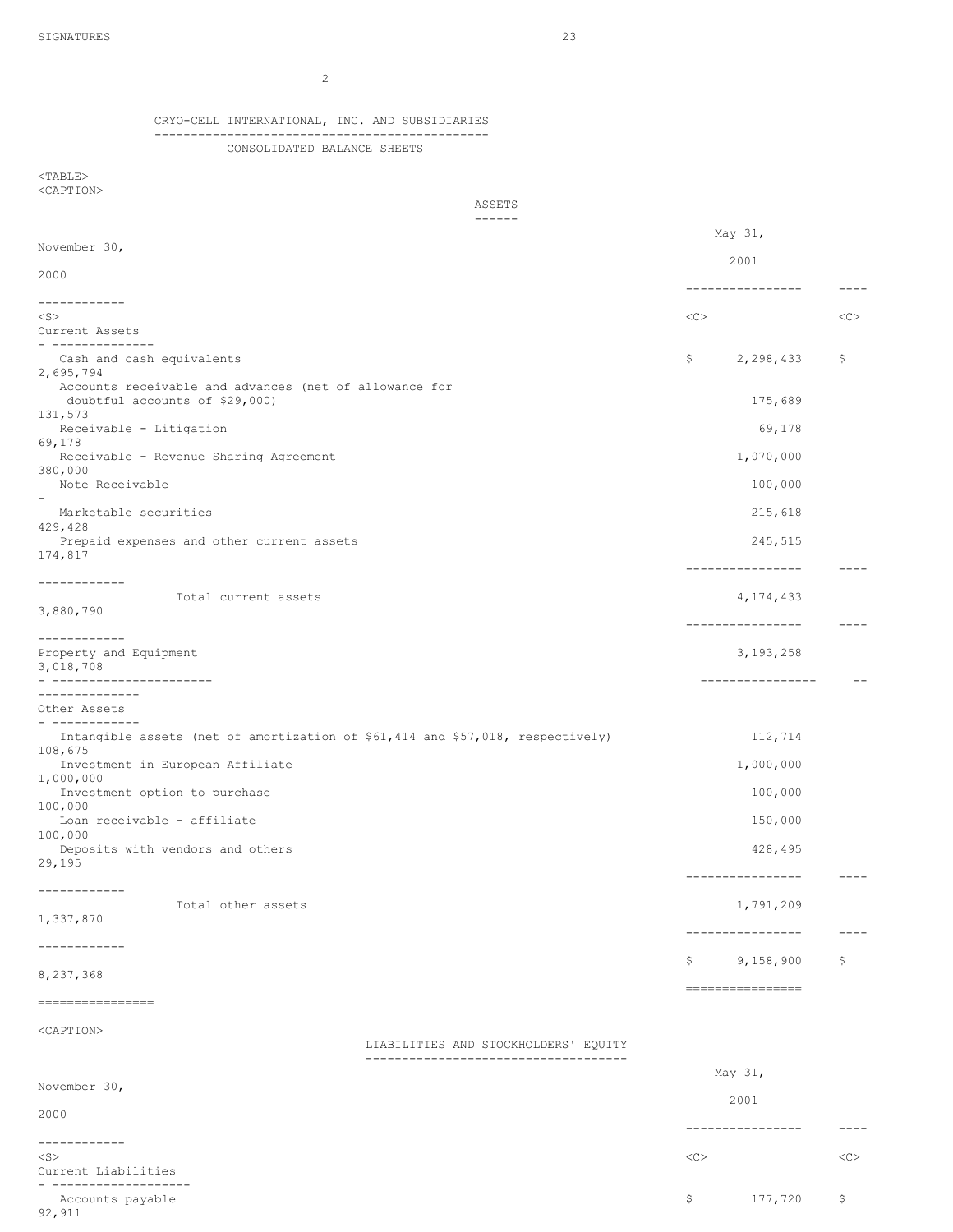| Accrued expenses and withholdings                                                                                             |                    | 147,102                 |                                         |               |
|-------------------------------------------------------------------------------------------------------------------------------|--------------------|-------------------------|-----------------------------------------|---------------|
| 182,782<br>Current portion of obligations under capital leases<br>3,122                                                       |                    |                         | 2,342                                   |               |
| ------------                                                                                                                  |                    |                         | ----------------                        | $- - - - -$   |
| Total current liabilities<br>278,815                                                                                          |                    |                         | 327,164<br>----------------             |               |
| ------------                                                                                                                  |                    |                         |                                         |               |
| Other Liabilities<br>------------------                                                                                       |                    |                         |                                         |               |
| Unearned revenue                                                                                                              |                    |                         | 1,083,808                               |               |
| 1,279,683<br>Deposits                                                                                                         |                    |                         | 10,250                                  |               |
| 28,725<br>Obligations under capital leases-net of current portion                                                             |                    |                         | 11,156                                  |               |
| 14,530                                                                                                                        |                    |                         | ----------------                        | $- - - - -$   |
| ------------<br>Total other liabilities                                                                                       |                    |                         | 1,105,214                               |               |
| 1,322,938                                                                                                                     |                    |                         | ----------------                        | $\frac{1}{2}$ |
| ------------                                                                                                                  |                    |                         |                                         |               |
| Stockholders' Equity                                                                                                          |                    |                         |                                         |               |
| Preferred stock (500,000 \$.01 par value authorized and unissued)                                                             |                    |                         |                                         |               |
| Common stock (20,000,000 \$.01 par value common shares                                                                        |                    |                         |                                         |               |
| authorized; 10,255,829 at May 31, 2001, and 10,135,629<br>at November 30, 2000 issued and outstanding)                        |                    |                         | 102,558                                 |               |
| 101,327<br>Additional paid-in capital                                                                                         |                    |                         | 15,906,681                              |               |
| 15, 214, 215<br>Additional paid-in capital - stock options                                                                    |                    |                         | 196,799                                 |               |
| 124,010<br>Accumulated other comprehensive income (loss)                                                                      |                    |                         | (2, 882)                                |               |
| 26,928<br>Accumulated deficit                                                                                                 |                    |                         | (8, 476, 634)                           |               |
| (8, 830, 865)                                                                                                                 |                    |                         | ----------------                        |               |
| ____________<br>Total stockholders' equity                                                                                    |                    |                         | 7,726,522                               |               |
| 6,635,615                                                                                                                     |                    |                         | ----------------                        |               |
| ------------                                                                                                                  |                    |                         |                                         |               |
| 8,237,368                                                                                                                     |                    |                         | \$9,158,900                             | \$            |
| ================                                                                                                              |                    |                         | ================                        |               |
| $\langle$ /TABLE><br>The accompanying notes to consolidated financial statements are an integral part<br>of these statements. |                    |                         |                                         |               |
| 3                                                                                                                             |                    |                         |                                         |               |
| CRYO-CELL INTERNATIONAL, INC. AND SUBSIDIARIES                                                                                |                    |                         |                                         |               |
| ------------------------------<br>CONSOLIDATED STATEMENTS OF OPERATIONS AND COMPREHENSIVE LOSS                                |                    |                         |                                         |               |
|                                                                                                                               |                    |                         |                                         |               |
| $<$ TABLE $>$<br><caption></caption>                                                                                          |                    |                         |                                         |               |
| Months Ended                                                                                                                  | Three Months Ended |                         | Six                                     |               |
| --------                                                                                                                      | ------------------ |                         |                                         | --------      |
| May 31,                                                                                                                       |                    |                         | May 31, May 31, May 31,<br>2000<br>2001 |               |
| 2000                                                                                                                          | 2001               |                         |                                         |               |
| ------------                                                                                                                  |                    |                         | ------------                            |               |
| $<$ S $>$<br><<>                                                                                                              | <<                 | < <c></c>               | $<<$ C $>$                              |               |
| Revenue<br>\$.<br>945,641                                                                                                     |                    | $$1,870,871$ $$519,738$ | \$2,632,489<br>------------             |               |
| ------------                                                                                                                  | -----------        | ------------            |                                         |               |

Costs and Expenses: 383,403

395,064 219,796 659,512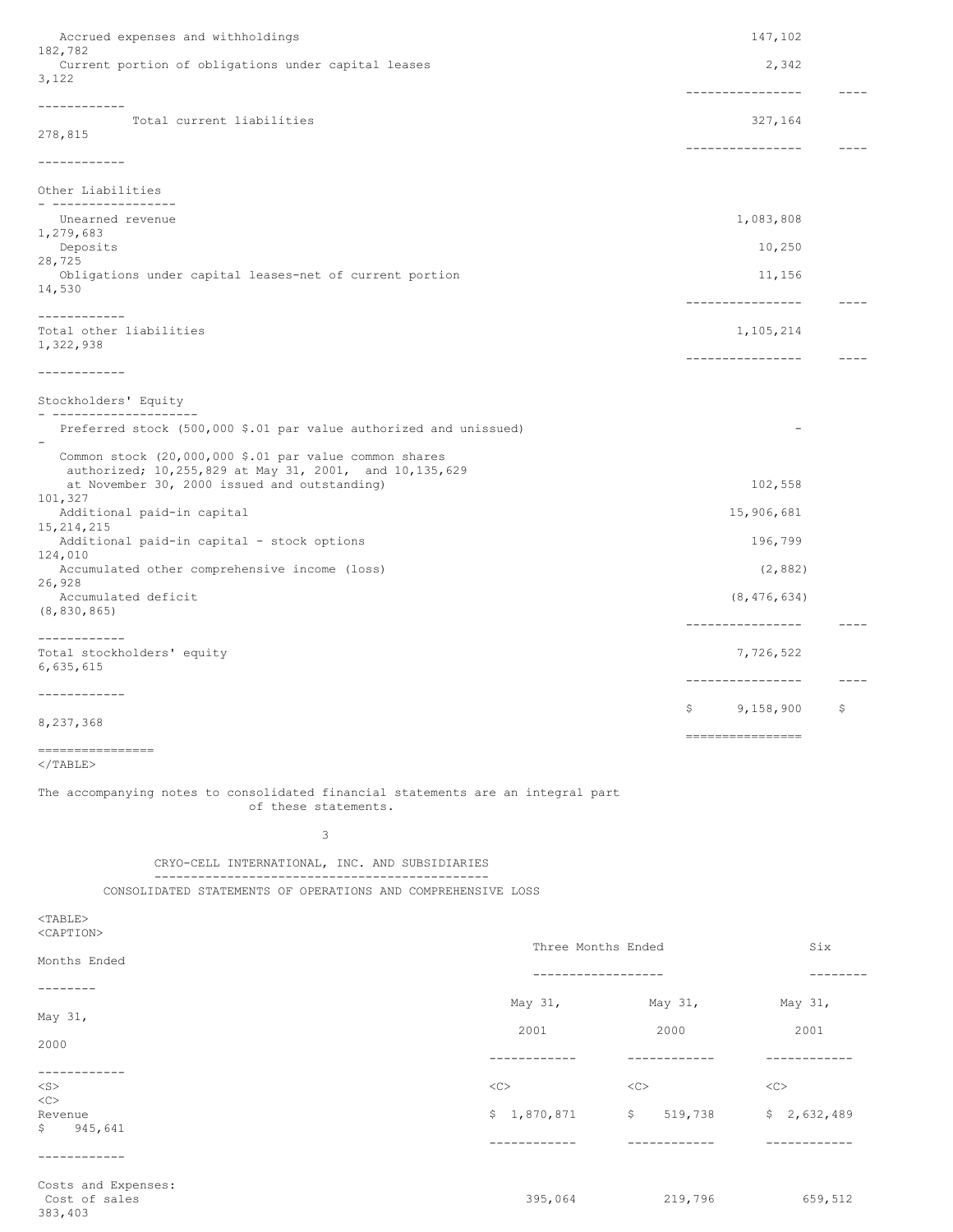| Marketing, general & administrative expenses                                                                 | 941,219                       | 653,388                                                                                                                                                                                                                                                                                                                                                                                                                                                                              | 1,750,167                  |
|--------------------------------------------------------------------------------------------------------------|-------------------------------|--------------------------------------------------------------------------------------------------------------------------------------------------------------------------------------------------------------------------------------------------------------------------------------------------------------------------------------------------------------------------------------------------------------------------------------------------------------------------------------|----------------------------|
| 1,230,024<br>Research, development and related engineering<br>195,725                                        | 1,500                         | 19,091                                                                                                                                                                                                                                                                                                                                                                                                                                                                               |                            |
| Depreciation and amortization<br>54,549                                                                      | 79,629                        | 23,240                                                                                                                                                                                                                                                                                                                                                                                                                                                                               | 148,184                    |
| ------------                                                                                                 | ------------                  | -------------                                                                                                                                                                                                                                                                                                                                                                                                                                                                        | ------------               |
| Total cost and expenses<br>1,863,701                                                                         | 1, 417, 412<br>------------   | 1,070,958<br>-------------                                                                                                                                                                                                                                                                                                                                                                                                                                                           | 2,576,954<br>------------- |
| ------------                                                                                                 |                               |                                                                                                                                                                                                                                                                                                                                                                                                                                                                                      |                            |
| Operating Income (Loss)<br>(918, 060)                                                                        | 453,460                       | (551, 220)<br>-------------                                                                                                                                                                                                                                                                                                                                                                                                                                                          | 55,535<br>_____________    |
| ------------<br>Other Income and (Expense):                                                                  |                               |                                                                                                                                                                                                                                                                                                                                                                                                                                                                                      |                            |
| Interest Income                                                                                              | 25,305                        | 25,974                                                                                                                                                                                                                                                                                                                                                                                                                                                                               | 61,447                     |
| 41,332<br>Interest Expense                                                                                   | (466)                         | (371)                                                                                                                                                                                                                                                                                                                                                                                                                                                                                | (994)                      |
| (1, 245)<br>Other Income                                                                                     |                               |                                                                                                                                                                                                                                                                                                                                                                                                                                                                                      |                            |
| 200,000                                                                                                      | 195,142                       | 200,000                                                                                                                                                                                                                                                                                                                                                                                                                                                                              | 370,142                    |
| Loss on Sale of Marketable Securities                                                                        | (31, 425)<br>------------     | $--$<br>-------------                                                                                                                                                                                                                                                                                                                                                                                                                                                                | (131, 899)<br>------------ |
| ------------<br>Total other income<br>240,087                                                                | 188,556<br>------------       | 225,603<br>-------------                                                                                                                                                                                                                                                                                                                                                                                                                                                             | 298,696<br>------------    |
| ------------<br>Net Income (Loss)<br>\$ (677, 973)                                                           | 642,016<br>Ş.<br>============ | (325, 617)<br>\$<br>============                                                                                                                                                                                                                                                                                                                                                                                                                                                     | \$354,231<br>============  |
| ============<br>Net income (loss) per share - basic and diluted<br>(50.07)                                   | 0.06<br>Ş.                    | (50.03)                                                                                                                                                                                                                                                                                                                                                                                                                                                                              | \$0.03                     |
| ------------                                                                                                 | ============                  | =============                                                                                                                                                                                                                                                                                                                                                                                                                                                                        | <b>CONSIDERED</b>          |
| Number of Shares Used In Computation<br>Basic and diluted<br>9,599,764                                       |                               | 10, 194, 831 9, 895, 148 10, 168, 945                                                                                                                                                                                                                                                                                                                                                                                                                                                |                            |
| ============                                                                                                 | =============                 | <b>CONSECTED AND RELEASE</b>                                                                                                                                                                                                                                                                                                                                                                                                                                                         | <b>CONSIDERED</b>          |
| Comprehensive loss:<br>Net income (loss):<br>(677, 973)                                                      | 642,016                       | (325, 617)                                                                                                                                                                                                                                                                                                                                                                                                                                                                           | 354,231                    |
| Other comprehensive income (loss)<br>Net increase (decrease) in value<br>of marketable securities<br>397,712 | (28, 563)<br>-------------    | 122,347<br>------------                                                                                                                                                                                                                                                                                                                                                                                                                                                              | (29, 810)<br>------------  |
| ------------<br>Comprehensive income (loss)<br>(280, 261)                                                    | 613,453                       | (203, 270)                                                                                                                                                                                                                                                                                                                                                                                                                                                                           | 324,422                    |
| ============<br>Comprehensive income (loss) per share - basic and diluted                                    | ============<br>0.06          | <b>COORDEDIES</b><br>(0.02)                                                                                                                                                                                                                                                                                                                                                                                                                                                          | <b>COOCCOOCCOO</b><br>0.03 |
| (0.03)<br>============                                                                                       | ============                  | $\begin{minipage}{0.9\linewidth} \begin{tabular}{l} \multicolumn{2}{c}{\textbf{C}} \multicolumn{2}{c}{\textbf{C}} \multicolumn{2}{c}{\textbf{C}} \multicolumn{2}{c}{\textbf{C}} \multicolumn{2}{c}{\textbf{D}} \multicolumn{2}{c}{\textbf{D}} \multicolumn{2}{c}{\textbf{D}} \multicolumn{2}{c}{\textbf{D}} \multicolumn{2}{c}{\textbf{D}} \multicolumn{2}{c}{\textbf{D}} \multicolumn{2}{c}{\textbf{D}} \multicolumn{2}{c}{\textbf{D}} \multicolumn{2}{c}{\textbf{D}} \multicolumn$ | ============               |

 $<$ /TABLE>

The accompanying notes to consolidated financial statements are an integral part of these statements.

4

# CRYO-CELL INTERNATIONAL, INC. AND SUBSIDIARIES ---------------------------------------------- CONSOLIDATED STATEMENT OF CASH FLOWS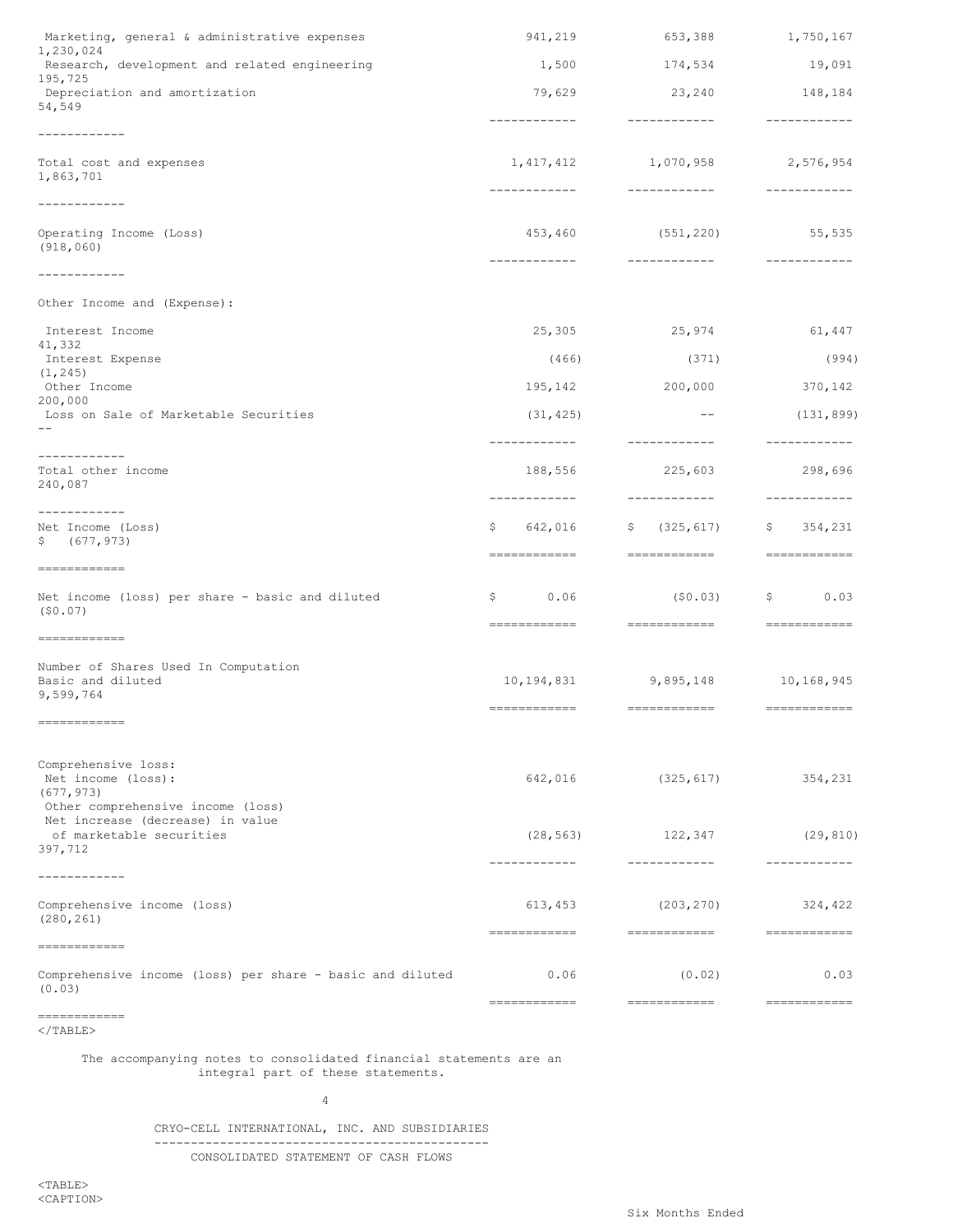|                                                                         | May 31,<br>2001<br>------------ | May 31,<br>2000<br>----------- |
|-------------------------------------------------------------------------|---------------------------------|--------------------------------|
| $<$ S $>$                                                               | <<>                             | <<>                            |
| Cash Flows from Operating Activities                                    |                                 |                                |
| Net Income (Loss)                                                       | \$<br>354,231                   | \$ (677, 973)                  |
| Adjustments to reconcile net loss                                       |                                 |                                |
| to cash used for operating activities:<br>Depreciation and amortization | 164,269                         | 62,618                         |
| Loss on sale of marketable securities                                   | 131,899                         | $- -$                          |
| Issuance of common stock for interest and services rendered             | 185,987                         | 64,632                         |
| Changes in assets and liabilities:                                      |                                 |                                |
| Accounts receivable                                                     | (44, 116)                       | (51, 399)                      |
| Receivable - Revenue Sharing Agreement                                  | (690, 000)                      | 50,000                         |
| Note Receivable                                                         | (100, 000)                      | $- - -$                        |
| Prepaid expenses and other current assets                               | (70,698)                        | (122, 931)                     |
| Deposits                                                                | (399, 300)                      | 50,838                         |
| Accounts payable                                                        | 84,808                          | 122,248                        |
| Accrued expenses                                                        | (35, 680)                       | (1, 644)                       |
| Refundable income taxes payable                                         | $- - -$                         | (706)                          |
| Unearned revenue and deposits                                           | (214, 350)<br>___________       | (556)<br>-----------           |
| Net cash provided by (used for) operating activities                    | (632, 950)<br>------------      | (504, 873)<br>___________      |
|                                                                         |                                 |                                |
| Cash flows from investing activities:                                   |                                 |                                |
| Investment - option to purchase                                         | $- - -$                         | (75,000)                       |
| Loan receivable                                                         | 250,000<br>$- -$                | $\sim$ $-$                     |
| Purchases of securities<br>Purchases of property and equipment          | (334, 423)                      | (2, 500)<br>(265, 890)         |
| Payments for intangible assets                                          | (8, 435)                        | (19, 187)                      |
|                                                                         | ------------                    | -----------                    |
| Net cash provided by (used for) investing activities                    | (92, 858)<br>------------       | (362, 577)<br>-----------      |
| Cash flows from financing activities                                    |                                 |                                |
| Proceeds from the sale of securities                                    | 52,101                          | 21,000                         |
| Proceeds from the issuance of common stock                              | 24,500                          |                                |
| Proceeds from the sale of warrants                                      | 200,000                         | $\sim$ $-$                     |
| Exercise of stock options                                               | 56,000                          | 2,414,600                      |
| Repayment of capital leases                                             | (4, 154)                        | (3, 423)                       |
| Net cash provided by financing activities:                              | ------------<br>328,447         | -----------<br>2,432,177       |
|                                                                         | ___________                     | ------------                   |
| Increase (decrease) in cash and cash equivalents                        | (397, 361)                      | 1,564,727                      |
| Beginning of period                                                     | 2,695,794                       | 1,555,190                      |
| End of period                                                           | \$2, 298, 433                   | \$3,119,917                    |
|                                                                         | -----------                     |                                |
| Supplemental disclosure of cash flow information:                       |                                 |                                |
| Interest                                                                | \$<br>994<br>-----------        | \$1,245                        |
| Income taxes                                                            | Ş.<br>$\qquad \qquad -$         | Ş.<br>$ -$                     |
|                                                                         | -----------                     | ------------                   |
| $<$ /TABLE>                                                             |                                 |                                |

----------------

The accompanying notes to consolidated financial statements are an integral part of these statements.

5

CRYO-CELL INTERNATIONAL, INC. NOTES TO CONDENSED CONSOLIDATED FINANCIAL STATEMENTS May 31, 2001 (Unaudited)

NOTE 1 - FINANCIAL STATEMENTS

- ------------------------------

The Consolidated Financial Statements including the Consolidated Balance Sheet as of May 31, 2001, Consolidated Statements of Operations for the six months ended May 31, 2001 and Consolidated Statement of Cash Flows for the six months ended May 31, 2001 have been prepared by the Company, without audit. In the opinion of Management, all adjustments (which include only normal recurring adjustments) necessary to present fairly the financial position, results of operations and changes in cash flows at May 31, 2001 and for all periods presented have been made.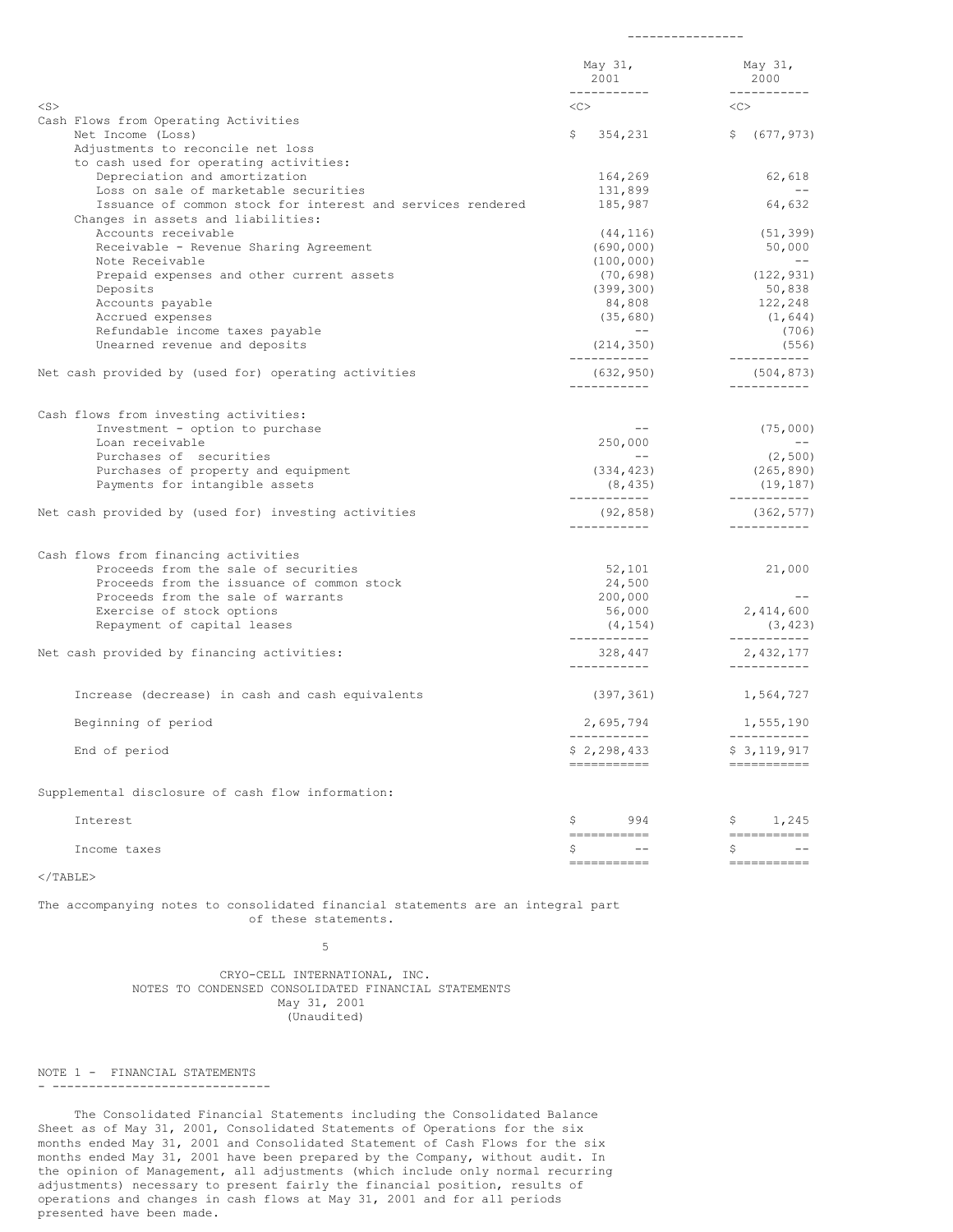Certain information and footnote disclosures normally included in consolidated financial statements prepared in accordance with generally accepted accounting principles have been condensed or omitted. It is suggested that these condensed financial statements be read in conjunction with the financial statements and notes thereto included in the Company's November 30, 2000 Annual Report on Form 10-KSB.

### NOTE 2 - MARKETABLE SECURITIES . --------------------------------

#### Return on Investment Corporation

In August 2000 Return on Investment Corporation (ROI) merged into Net/Tech International, Inc. (NTTI). ROI exchanged one share of common stock for twenty shares of NTTI common stock.

In November 1998 the Company's ownership percentage in Net/Tech International Inc. (NTTI) decreased to less than 20% of the outstanding shares of NTTI. In previous years, the Company accounted for its investment in NTTI using the equity method but as of the date upon which its ownership percentage fell below 20% the Company used the guidance in SFAS 115 Accounting for Certain Investment in Debt and Equity Securities, to account for the investment. Since NTTI stock was thinly traded and subject to considerable price fluctuation, if the Company were to attempt to sell large blocks of shares, it was unlikely that the Company would be able to obtain the exchange market value listed. This security was therefore subject to considerable market risk as well as subject to certain trading restrictions that limit the number of shares that can be sold during a 90-day period.

The Company recognized losses under the equity method for the NTTI investment during 1998 reducing the cost basis of the stock to \$0. An unrealized gain has been recorded as a component of stockholders equity in the amount of \$160,198 and \$529,621 to reflect the fair market value of the investment as of May 31, 2001 and May 31, 2000, respectively.

6

CRYO-CELL INTERNATIONAL, INC. NOTES TO CONDENSED CONSOLIDATED FINANCIAL STATEMENTS May 31, 2001 (Unaudited)

NOTE 2 - MARKETABLE SECURITIES (CONT'D) - ----------------------------------------

## Other Securities

In 1997 the Company acquired 100,000 shares of an equity security in payment for the sale of a Revenue Sharing Agreement. The original cost as determined by the trading price on the date of acquisition was \$400,000. During February and March 2001, the Company sold 46,000 shares. The gross proceeds from the sales were \$52,101, which resulted in a loss of \$131,899, which is recognized as a Loss on the Sale of Securities. The fair value of this security as of May 31, 2001 and May 31, 2000 was \$52,920 and \$196,880, respectively and the unrealized holding loss on this security was \$163,080 and \$203,120 as of May 31, 2001 and May 31, 2000, respectively.

## NOTE 3- COMMITMENTS AND CONTINGENCIES - ---------------------------------------

In June 1998, the Company entered into an agreement with World Medical Match, a non-profit corporation, whose mission includes assisting the poor with funds to provide them access to medical matching opportunities. The agreement states that World Medical Match agrees to grant the Company \$50,000 for the purpose of paying for 200 U-CordTM stem cell collection kits and the first year of cryogenic storage for the benefit of indigent expectant parents. Upon execution of the agreement the Company was granted \$25,000, which is classified as a deposit on the balance sheet. The Company is currently working with local medical practices, hospitals, and other medical industry organizations to implement this project.

In January 2000 the Company extended its marketing agreement for three years with Lamaze Publishing Company to sponsor the Lamaze You and Your Baby tutorial tape and full-page advertisements in the Lamaze Parent Magazine at an initial cost of \$213,362. The total cost for 2001 is \$223,585. In July 1999, the Company was informed that Lamaze Publishing Company was acquired by iVillage, Inc., a leading online women's network. The Company's agreements with Lamaze will remain in tact, including the exclusivity provisions as the only cord blood preservation company on the Lamaze You and Your Baby educational videotape through the year 2003.

On April 6, 2000, the Company entered into a renewable agreement with COLTEC, Ltd. for the exclusive license to market the Company's U-CordTM program in Europe. The marketing rights allow COLTEC, Ltd. to directly market the U-Cord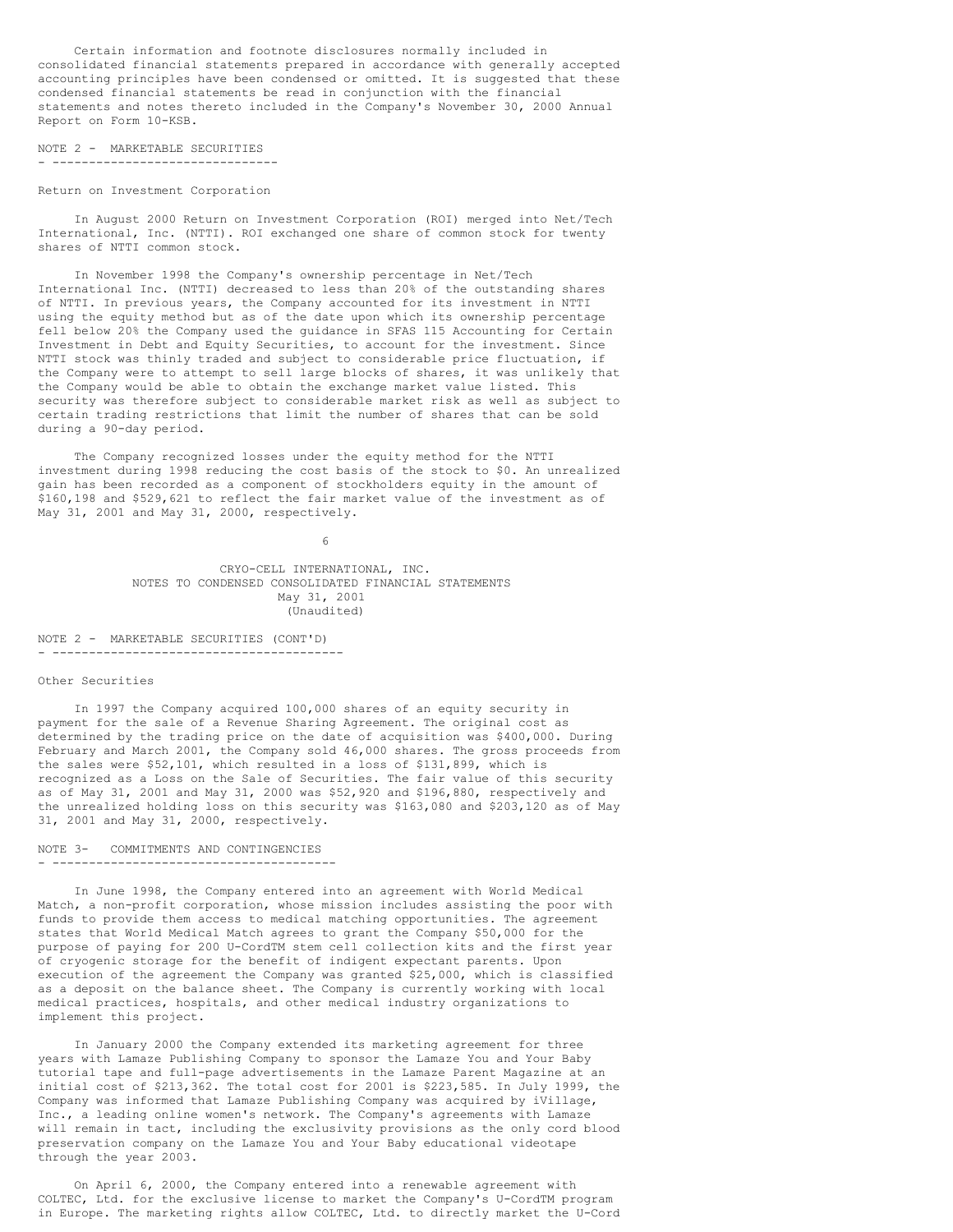program, sell revenue sharing agreements or further sub-license the marketing rights throughout Europe. The Company received \$1,400,000 in cash for the marketing license and will receive licensing fees of 10.5% to 20% of adjusted U-Cord processing and storage revenues to be generated in Europe, and granted COLTEC, Ltd. a three year option to purchase 100,000 shares of the Company's common stock (\$8.00 exercise price) and will issue up to 100,000 additional options (\$12.00 exercise price) as needed, to facilitate sales of sub-licensing and/or revenue sharing agreements in Europe. The Company recognized \$465,000 of the licensing fees in fiscal 2000 and \$350,000 as of May 31, 2001. Subsequent to the licensing agreement date, COLTEC, Ltd. formed a corporation, CRYO-CELL Europe, B.V. to engage in the cryogenic cellular storage business under the agreement. On September 19, 2000, the Company entered into an agreement to purchase approximately 6% of CRYO-CELL Europe, B.V. In October and November 2000, the Company paid \$1,000,000 for 38,760 shares of the capital stock of CRYO-CELL Europe, B.V. that the Company owned on January 24, 2001.

> CRYO-CELL INTERNATIONAL, INC. NOTES TO CONDENSED CONSOLIDATED FINANCIAL STATEMENTS May 31, 2001 (Unaudited)

7

NOTE 3- COMMITMENTS AND CONTINGENCIES (CONT'D) - ------------------------------------------------

On June 13, 2001, the Company entered into an agreement for the exclusive license to market the Company's U-Cord program. The license allows CRYO-CELL de Mexico to directly market and operate the U-Cord program throughout Mexico and Central America. The total cost of the license is \$900,000 and the licensing fees are 10.5% to 18% of adjusted U-Cord processing and storage revenues to be generated in Mexico and Central America. Per the agreement CRYO-CELL de Mexico will purchase 100,000 warrants at \$1.00 each giving them the right to purchase 100,000 shares of the Company's common stock at an exercise price of \$8.00 per share. In June 2001 an initial deposit of \$100,000 was received. The remainder of the payments is due to be paid in three installments over a two-year period.

NOTE 4 - LEGAL PROCEEDINGS - ---------------------------

On or about July 11, 1996, CRYO-CELL filed suit in San Francisco Superior Court against the University of Arizona, Dr. David Harris and Cord Blood Registry, Inc. (CBR). The suit claimed breach of contract and other related business torts. After settlement discussions were unproductive, the University of Arizona counter-sued CRYO-CELL for breach of contract and negligent misrepresentation on March 27, 1997.

On July 20, 1998, as a result of the evidence, the jury awarded CRYO-CELL \$1,050,000 against Defendant University of Arizona. In addition, an award of \$120,000 was granted to the Company against the University of Arizona and David Harris, individually, for misappropriation of trade secrets. The court rejected three post-trial motions by the University of Arizona including a request to reduce the award or set aside the verdict.

On or about September 27, 1999 the Company accepted the University's offer of \$800,000 and settled the matter. On September 30, 1999, the Company received \$441,000 from the University of Arizona. The remaining balance of \$359,000 is being held in escrow, to satisfy a legal lien filed November 4, 1998 by the Company's previous attorneys, Horwitz and Beam. The Company disputes their position and has countersued Horwitz and Beam for malpractice and is seeking \$1,000,000 in compensatory damages and an unspecified amount of punitive damages deemed appropriate by the court. CRYO-CELL retained the services of Horwitz & Beam, a California law firm, to handle the above-described lawsuit including its allegations against CBR for interference in a legitimate contract between two parties and unfair business practices, among other claims. The court granted a summary judgment dismissal in favor of CBR. CRYO-CELL believes that Horwitz & Beam mishandled the CBR aspect of the case and certain aspects of its case against the University of Arizona. There is a dispute concerning the amount of fees owed by the Company to Horwitz & Beam.

On March 8, 1999, the Company, the Company's CEO and Chairman, the Company's Executive Vice President, and the Company's legal counsel were named as the defendants in a lawsuit filed in the Superior Court of Orange County, California by Horwitz & Beam, the attorneys which had represented CRYO-CELL in its suit against the University of Arizona et al. The plaintiff alleges breach of contract and seeks payment of \$129,822 in allegedly unpaid fees and costs associated with the University of Arizona litigation. The plaintiff also asserts claims of misrepresentation. In reference to these misrepresentation claims, plaintiff has filed a Statement of Damages, which asserts \$1,000,000 in general damages and \$3,500,000 in punitive damages.

8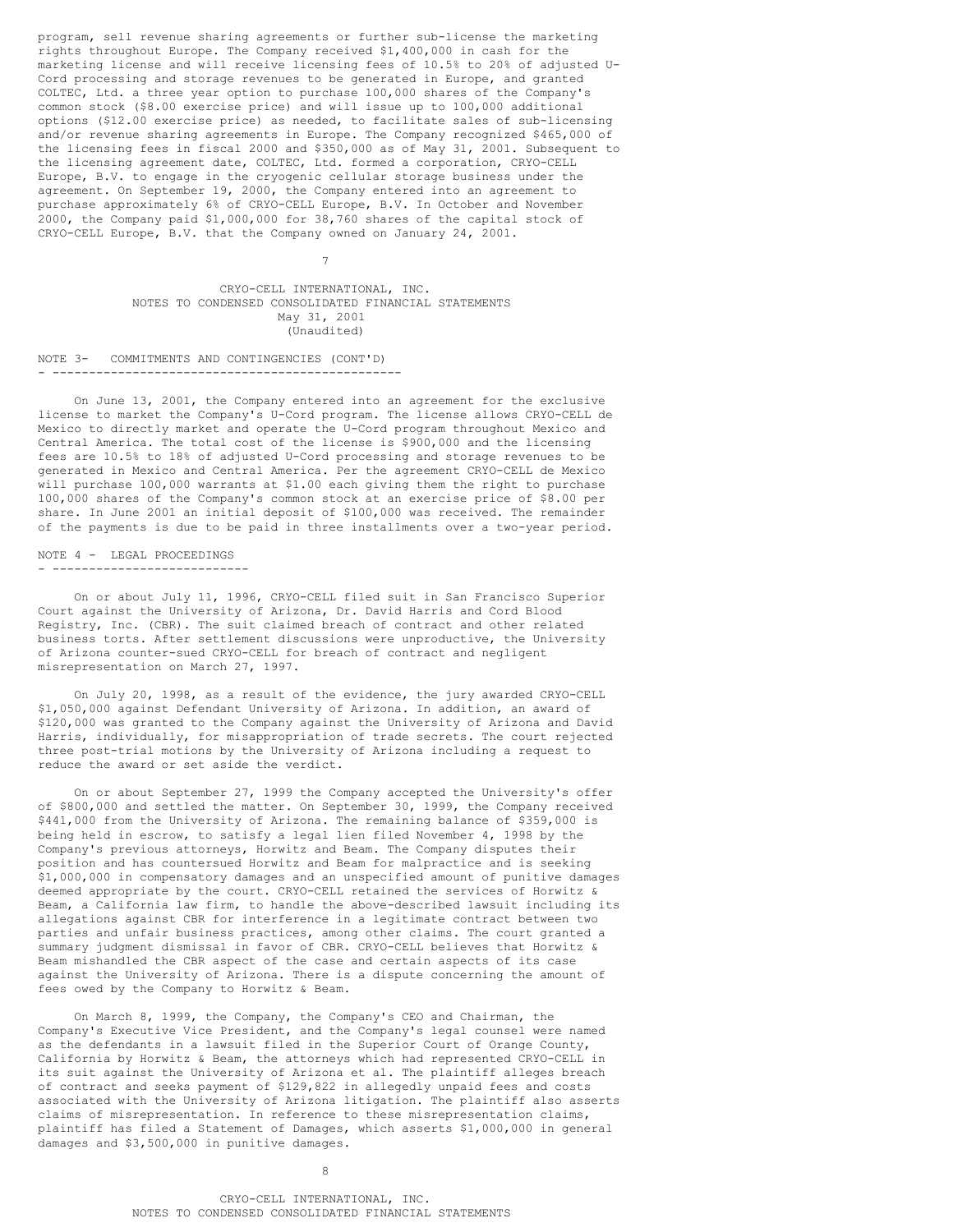## May 31, 2001 (Unaudited)

# NOTE 4 - LEGAL PROCEEDINGS (CONT'D)

- ------------------------------------

The Company believes there is no merit to the suit and that none of the claimed \$129,822 in fees is due and owing under the contract. The Company believes that Horwitz & Beam brought this action and improperly sought punitive damages for the purpose of interfering with the Company's efforts to raise and maintain additional capital.

Accordingly, on June 14, 1999, the Company filed: (1) an answer denying all liability; (2) a counterclaim for breach of contract and malpractice, seeking in excess of \$1 million in compensatory damages arising from the malpractice; (3) a motion to dismiss the individual defendants for lack of jurisdiction; and (4) a motion to dismiss all punitive damages allegations against the Company.

On December 17, 1999, Judge Alicemarie H. Stotler of the United States District Court in the Central District of California, issued an Order in which she: (1) granted CRYO-CELL International, Inc.'s ("CRYO-CELL") Motion to Strike Punitive Damages and Dismiss Part of the Complaint; (2) granted Daniel Richard's, Mark Richard's and Gerald F. Maass' (the "Individual Defendants") Motion to Dismiss Complaint for Lack of Personal Jurisdiction; and (3) granted in part and denied in part Horwitz & Beam, Inc.'s ("H&B") Motion for Order Dismissing Counterclaim and/or Strike Portions Thereof. As discussed in more detail below, the net effect of this order was to reframe the Complaint as a fee dispute, as opposed to a multi-million dollar claim for fraud against CRYO-CELL and its corporate officers. By its order, the Court has barred recovery in this action against the Individual Defendants, and has reduced CRYO-CELL's exposure from over \$3.5 million dollars to \$129,822, plus a possible award of attorneys' fees.

On June 1, 2001, the Company entered into a settlement of the litigation Horwitz & Beam v. CRYO-CELL International, Inc. pending in Federal District Court for the Central District of California. The settlement includes the release of all claims against CRYO-CELL. It also provides for the release of all claims that CRYO-CELL had against Horwitz & Beam (and certain Horwtiz & Beam attorneys), arising from Horwitz & Beam's prior representation of the Company in litigation against the University of Arizona and David Harris.

Under the terms of the settlement, CRYO-CELL and Horwitz & Beam are to split \$376,984, previously held in escrow pending resolution of the dispute. Each party will bear its own attorney's fees and costs. On June 22, 2001, the Company received \$188,492, which under the terms of the settlement was fifty percent of the monies held in escrow.

# NOTE 5 STOCKHOLDERS' EQUITY

- ------------------------------

During 2000, the Company received \$21,000 in cash proceeds from the sales of 5,000 shares of its common stock through private placements. The Company also issued 879,250 common shares to option holders who exercised these options in 2000 for \$2,540,203. As of May 31, 2001 the Company issued 23,000 shares of its common shares to option holders who exercised options for \$56,000. The Company also received \$24,500 in cash proceeds from the sale of 7,000 shares of its common stock. On May 30, 2001 the Company received \$200,000 for the purchase of 100,000 stock warrants. The warrants may be exercised at a price of \$6.00 per share and expire in 2006.

9

CRYO-CELL INTERNATIONAL, INC. NOTES TO CONDENSED CONSOLIDATED FINANCIAL STATEMENTS May 31, 2001 (Unaudited)

NOTE 5 STOCKHOLDERS' EQUITY (CONT'D) - ---------------------------------------

The Company made payments for consulting services through the issuance of common stock. Consulting fees of \$113,198 were paid by the issuance of 29,000 common shares during the first and second quarters of fiscal 2001. The Company also issued 65,000 shares of its common stock to the University of South Florida per the agreement made between the University and CCEL Bio-Therapies, Inc., a subsidiary of the Company, during the first and second quarters of fiscal 2001.

The Company applies Accounting Principles Board Opinion No. 25, "Accounting for Stock Issued to Employees" (APB 25) and related interpretations in accounting for its stock options. Accordingly, compensation expense is recognized for the amount of the excess of the market price over the exercise price on the date of the grant.

In 2000, the Company incurred \$124,010 in consulting expenses based on the amortization portion of options issued to purchase 471,980 shares of the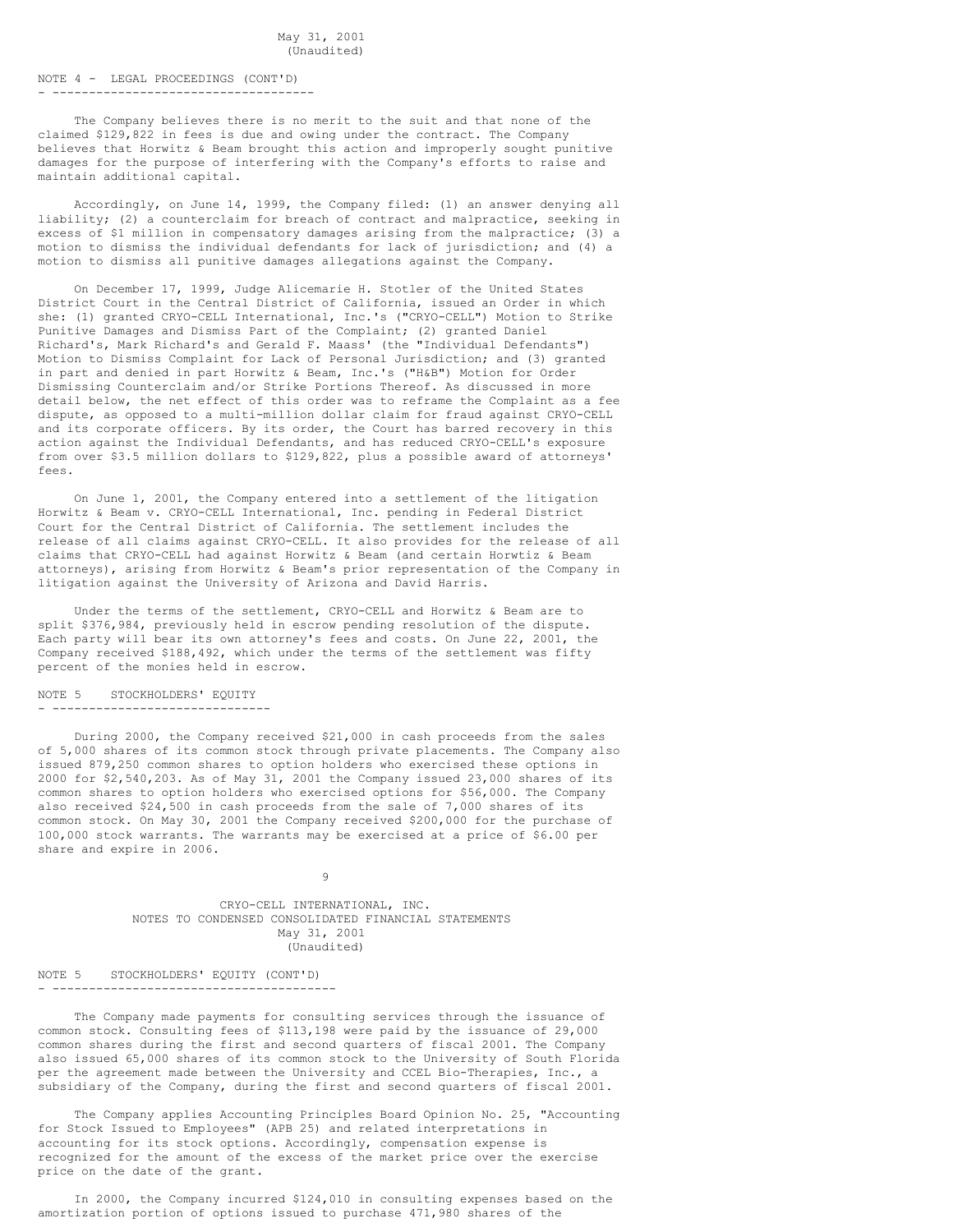Company's common stock. As of May 31, 2001 \$72,789 is recognized as consulting expenses based on the amortization portion. These options expire through 2004.

The Black-Scholes option-pricing model was developed for use in estimating the fair value of traded options that are fully transferable. The Company's options have the characteristics significantly different from those of traded options. In addition, option valuation models require the input of highly subjective assumptions, including the expected stock price volatility.

#### NOTE 6 AGREEMENTS - --------------------

### Arizona/Florida

On February 9, 1999, the previous agreements with the Company's Arizona Revenue Sharing investors were modified and replaced by a Revenue Sharing Agreement for the state of Florida for a price of \$1,000,000. Under the terms of this agreement the Company credited the investors' previously paid \$450,000 toward the purchase of the Revenue Sharing Agreement. The balance of \$550,000 will be paid through their Revenue Sharing entitlements to their share of net storage revenues. The Revenue Sharing Agreement applies to net storage revenues originating from specimens from within the state of Florida. The Revenue Sharing Agreement entitles the investors to net revenues from a maximum of 33,000 storage spaces and cancels the investor's obligation to provide the Company with \$675,000 plus accrued interest under the prior Arizona agreement.

#### Illinois

In 1996, the Company signed agreements with a group of investors entitling them to an on-going 50% share in the Company's portion of net storage revenues generated by specimens stored in the Illinois Masonic Medical Center. Since the Company will no longer be storing new specimens in Chicago, the agreements were modified in 1998 to entitle the investors to a 50% share of the Company's portion of net revenues relating to specimens originating in Illinois and its contiguous states and stored in Clearwater, Florida for a maximum of up to 33,000 spaces. The revenue generated by this Single Unit Revenue Sharing Agreement was \$1,000,000.

10

## CRYO-CELL INTERNATIONAL, INC. NOTES TO CONDENSED CONSOLIDATED FINANCIAL STATEMENTS May 31, 2001 (Unaudited)

NOTE 6 AGREEMENTS (CONT'D) . -----------------------------

#### Bio-Stor, LLC

On February 26, 1999, the Company modified all previous agreements with Bio-Stor, LLC. The modified agreement enters Bio-Stor into a Revenue Sharing Agreement for the state of New York. The Company will credit Bio-Stor's \$900,000 (previously paid) toward the purchase of 90% of its 50% share in CRYO-CELL's portion of net storage revenues generated by the specimens originating from the Company's clients in the state of New York for up to 33,000 shared spaces. This agreement supersedes all other agreements between Bio-Stor, LLC and the Company.

### Other Agreements

On November 5, 1998 an agreement previously entered into by the Company with a private investor was revised. Per the terms of the original agreement, the investor had purchased 10% of a Revenue Sharing Agreement in the state of New Jersey. The new agreement has transferred the \$100,000 investment to the state of New York. Under the revised agreement the investor will receive 10% of the 50% share in CRYO-CELL's portion of net storage revenues generated by the specimens originating from the Company's clients in the state of New York for up to 33,000 spaces.

## Tenet HealthSystem Hospitals, Inc.

On November 30, 1996, the Company signed agreements with OrNda HealthCorp. Two "one-third" Revenue Sharing Agreements were purchased in which OrNda paid the Company \$666,666. OrNda was acquired by Tenet Healthcare Corporation, which agreed to be bound by the terms of the OrNda agreements. The agreements were renegotiated and the Company will store all Tenet originated specimens at its headquarter's lab in Clearwater, Florida while paying Tenet a revenue sharing entitlement.

#### New Jersey

On November 30, 1999, the Company entered into agreements with two investors entitling them to on-going shares in a portion of CRYO-CELL's net storage revenue generated by specimens originating from within the state of New Jersey. Deposits totaling \$50,000 were received upon signing of the agreements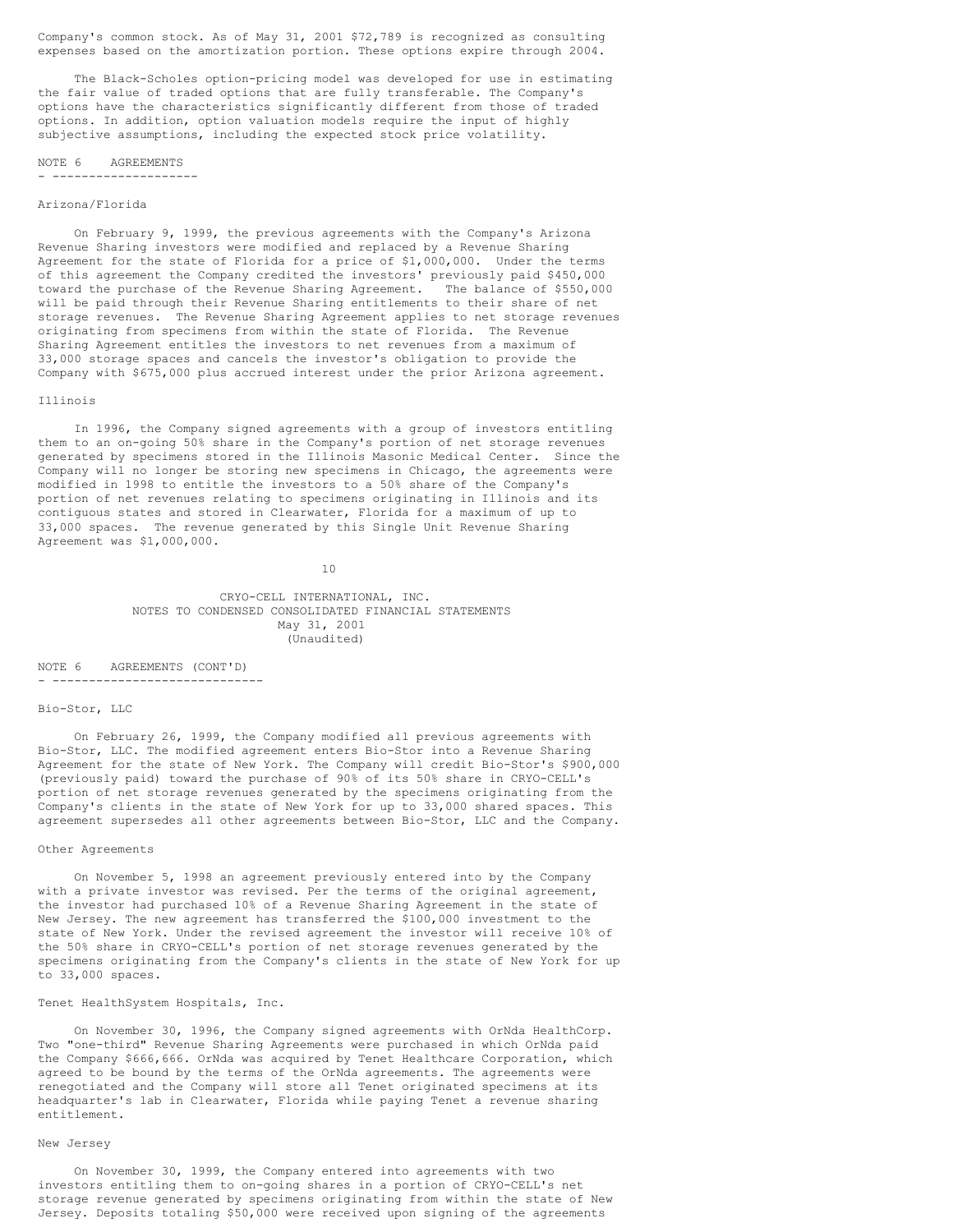and the remaining \$450,000 was originally due in May 2000. In May 2000 the original due date for the remaining balance was extended to August 2001. As of May 31, 2001 the remaining balance due is \$370,000. Upon receipt of the balance due the investors will be entitled to a portion of net storage revenues generated to a maximum of 33,000 storage spaces.

11

CRYO-CELL INTERNATIONAL, INC. NOTES TO CONDENSED CONSOLIDATED FINANCIAL STATEMENTS May 31, 2001 (Unaudited)

NOTE 6 AGREEMENTS (CONT'D) - -----------------------------

### Women & Infants' Hospital of Rhode Island

In June 1998, the Company signed an agreement with Women & Infants' Hospital of Rhode Island ("hospital") for the establishment of a commercial placental/umbilical cord blood bank at their Providence, Rhode Island medical facility. Per the agreement the hospital required \$50,000 to be placed in escrow. The \$50,000 is classified as cash on the balance sheet. The hospital has since acquired new management and the lab space was reduced making it inefficient for the use as a cord blood bank. In the second quarter of 2001, the agreement was mutually terminated. In June 2001, the Company received the \$50,000 that was placed in escrow along with accrued interest.

## University of South Florida at Tampa

In February 2000, the Company, through its subsidiary CCEL BIO-THERAPIES, Inc., entered into a research agreement with the University of South Florida at Tampa to collaborate on a technology for the potential treatment of a number of debilitating degenerative diseases. The research project is to be conducted at the University's laboratory facilities. In March 2000, the Company transferred \$200,000 to CCEL BIO-THERAPIES, Inc. to meet its funding commitment. CCEL BIO-THERAPIES, Inc. and the University are co-assignees of a filed patent application covering the technology. An application has been made for federal grants (SBIR and STTR research grants) on behalf of the Company and CCEL BIO-THERAPIES, Inc. In addition, an application is being filed for a State of Florida I-4 matching grant. The Company has been granted worldwide marketing rights for any product developed as a result of this research program. Under the terms of the agreement, the University will receive standard royalty payments on any product sales. In February 2001, the Company paid the University an initial \$100,000 license payment with the issuance of 15,000 shares of the Company's common stock. In May 2001, the Company paid the University the first two benchmark payments totaling \$200,000 with the issuance of 50,000 shares of the Company's common stock.

## Texas

On May 31, 2001 the Company entered into an agreement with two investors entitling them to on-going shares in a portion of CRYO-CELL's net storage revenue generated by specimens originating from within the state of Texas. An initial deposit of \$50,000 was received upon signing of the agreement and the remaining balance of \$700,000 is due on or before August 30, 2001. Upon receipt of the balance due the investors will be entitled to a portion of net storage revenues generated to a maximum of 33,000 storage spaces.

### 12

CRYO-CELL INTERNATIONAL, INC. NOTES TO CONDENSED CONSOLIDATED FINANCIAL STATEMENTS May 31, 2001 (Unaudited)

NOTE 7 RECEIVABLE LITIGATION - ------------------------------

On or about September 27, 1999 the Company accepted the University of Arizona's offer of \$800,000 to settle its litigation. In September 1999, the Company received \$441,000 from the University of Arizona leaving a balance of \$359,000 that is being held in escrow to satisfy a legal lien filed November 4, 1998 by the Company's previous attorneys, Horwitz and Beam. The Company reduced the award to \$510,178 and recognized this as gain on litigation. This reduction includes a 20% contingency fee (\$160,000) to the Company's previous attorneys and \$129,822 in contested legal fees that the Company feels are not due and owing under the contract (See Note 4). When the \$289,822 is netted against the \$359,000 held in escrow the result is a receivable balance of \$69,178. The Company has requested the release of the \$69,178 from escrow, which is the excess of 20% of the \$800,000 actual settlement amount. The overage is a result of the Company's settlement of the \$1,170,000 original jury award. On June 1, 2001, the Company entered into a settlement of the litigation (See Note 4). Under the terms of the settlement the Company and Horwitz and Beam are to split \$376,984 previously held in escrow pending resolution of the dispute. On June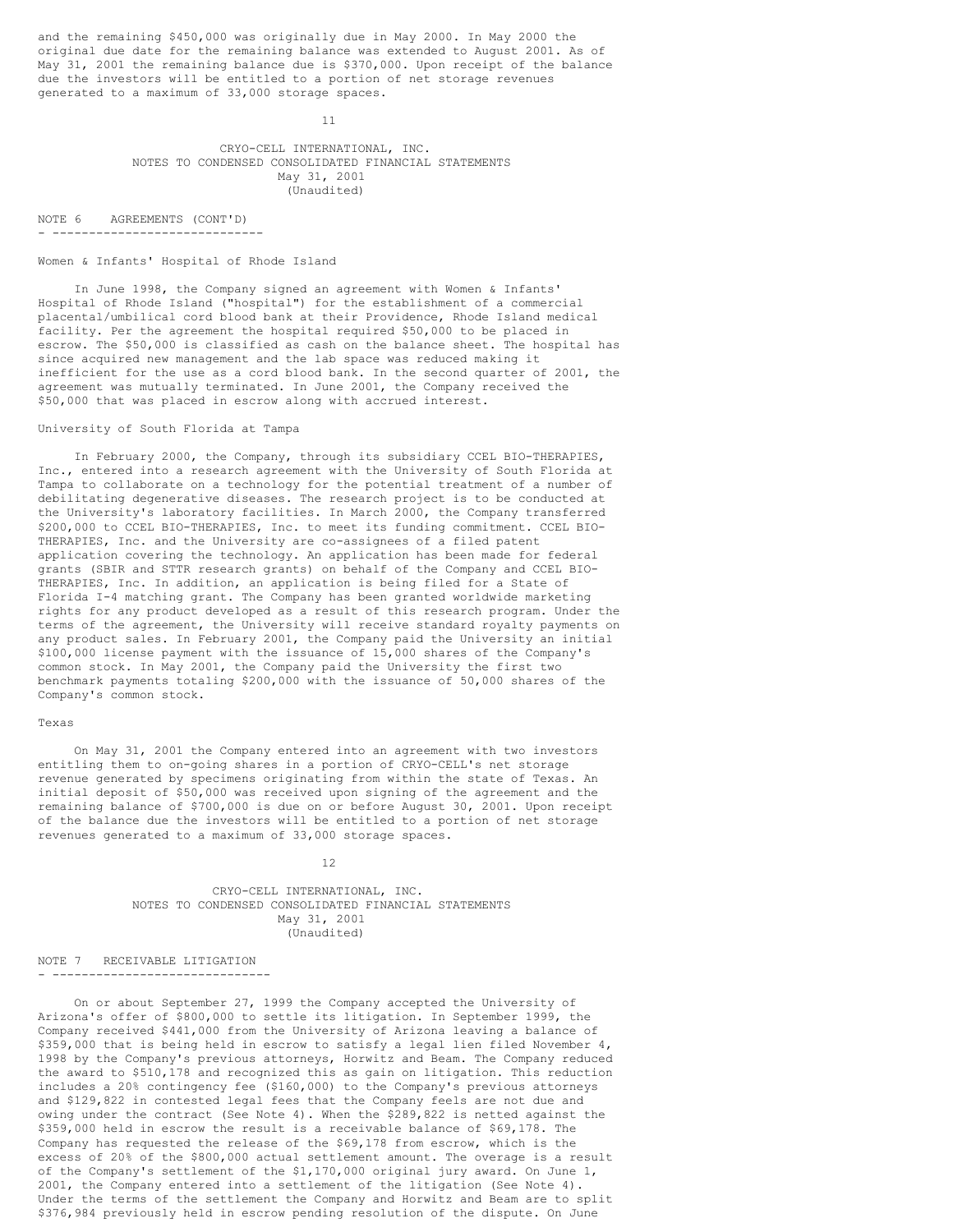Item 2. Management's Discussion and Analysis or Plan of Operation.

CRYO-CELL International, Inc. was incorporated on September 11, 1989 in the state of Delaware. It is engaged in cryogenic cellular storage and the design and development of cellular storage devices. The Company's current focus is on the processing and preservation of umbilical cord (U-Cord) blood stem cells for autologous/sibling use. The Company believes that it is the fastest growing commercial firm currently specializing in separated umbilical cord blood stem cell storage. CRYO-CELL has pioneered several technologies that allow for the processing and storage of specimens in a cryogenic environment. The Company's original mission of affordability for U-Cord blood preservation remains in effect. These technologies include a process for the storage of fractionated (separated) U-Cord stem cells and the development and patenting of the first computer controlled, robotically operated cryogenic storage system. Its headquarters facility in Clearwater, FL handles all aspects of its business operations including the processing and storage of specimens. Several other companies involved in commercial cell banking rely on shipping their specimens elsewhere for processing and storage.

It is the Company's mission to make expectant parents aware of the potential medical benefits from preserving stem cells and to provide them the means and processes for collection and storage of these cells. Today, stem cell transplants are known and accepted treatments for a number of life-threatening diseases. With continued research in this area of medical technology, other avenues for their potential use and expansion are being explored. A vast majority of expectant parents are simply unaware that umbilical cord blood contains a rich supply of stem cells and that they can be collected, processed and stored for the potential future use of the newborn and possibly related family members. A baby's stem cells will remain a perfect match for the baby throughout its life and have a 1-in-4 chance (or better) of being a perfect match for a sibling. There is no assurance, however, that a perfect match could treat certain diseases. Today, it is still common for the cord blood (the blood remaining in the umbilical cord and placenta) to be discarded at the time of birth as medical waste. Obviously, the Company believes that no U-Cord specimen should be discarded when it could possibly save a life.

Given the potential benefits of U-Cord stem cell preservation, the number of parents of newborns participating in stem cell preservation is still relatively small compared to the number of births (four million per annum) in the United States alone. Critical reasons for this low level of market penetration

13

are the misperception of the high cost of stem cell storage as well as a general lack of awareness of the benefits of stem cell preservation programs. However, evolving medical technology could significantly increase the utilization of the U-Cord blood for transplantation and/or other types of treatments. A number of competitors in this market have been charging upwards of \$1000 - \$1500 for this stem cell preservation plus higher annual fees for storage than the Company charges. The cost is usually not covered by insurance. The Company has made this procedure affordable and within financial reach of most families. The growth and profitability of the Company should come from increases in stem cell specimen storage volume driven by its marketing approaches, resulting in an increasing base of annual stem cell storage renewal fees.

During 2001, all U-Cord(TM) blood processing and preservation will be done at the Company's facility. The Company plans to open a second cellular storage repository during this fiscal year.

During the period since its inception, the Company's research and development activities have principally involved the design and development of its cellular storage systems ("CCEL Cellular Storage System") and in securing patents on the same.

The Company believes that its long-term cellular storage units can provide an improved ability to store cells or other material in liquid nitrogen, its vapors or other media. The units are controlled by a computer system, which robotically inserts vials in pre-selected storage areas inside the chamber. Additionally, the stored material can be robotically inserted or retrieved by computer on an individual basis without all of the remaining specimens being exposed to ambient temperature. The efficient use of storage space and a dual identification system for inventory control is a competitive advantage for the Company. The Company is the assignee of all patents on the units.

Other cryopreservation systems are manually operated and can expose the laboratory technician to liquid nitrogen when inserting or retrieving specimens. Moreover, the use of these units exposes the remaining stored specimens to ambient temperature whenever specimens are inserted or retrieved. The Company has designed and holds patents on a system, which makes use of the latest in computer, robotics and bar code laser scanning identification technologies. The unit is assembled by an independent manufacturer utilizing the Company's patented designs.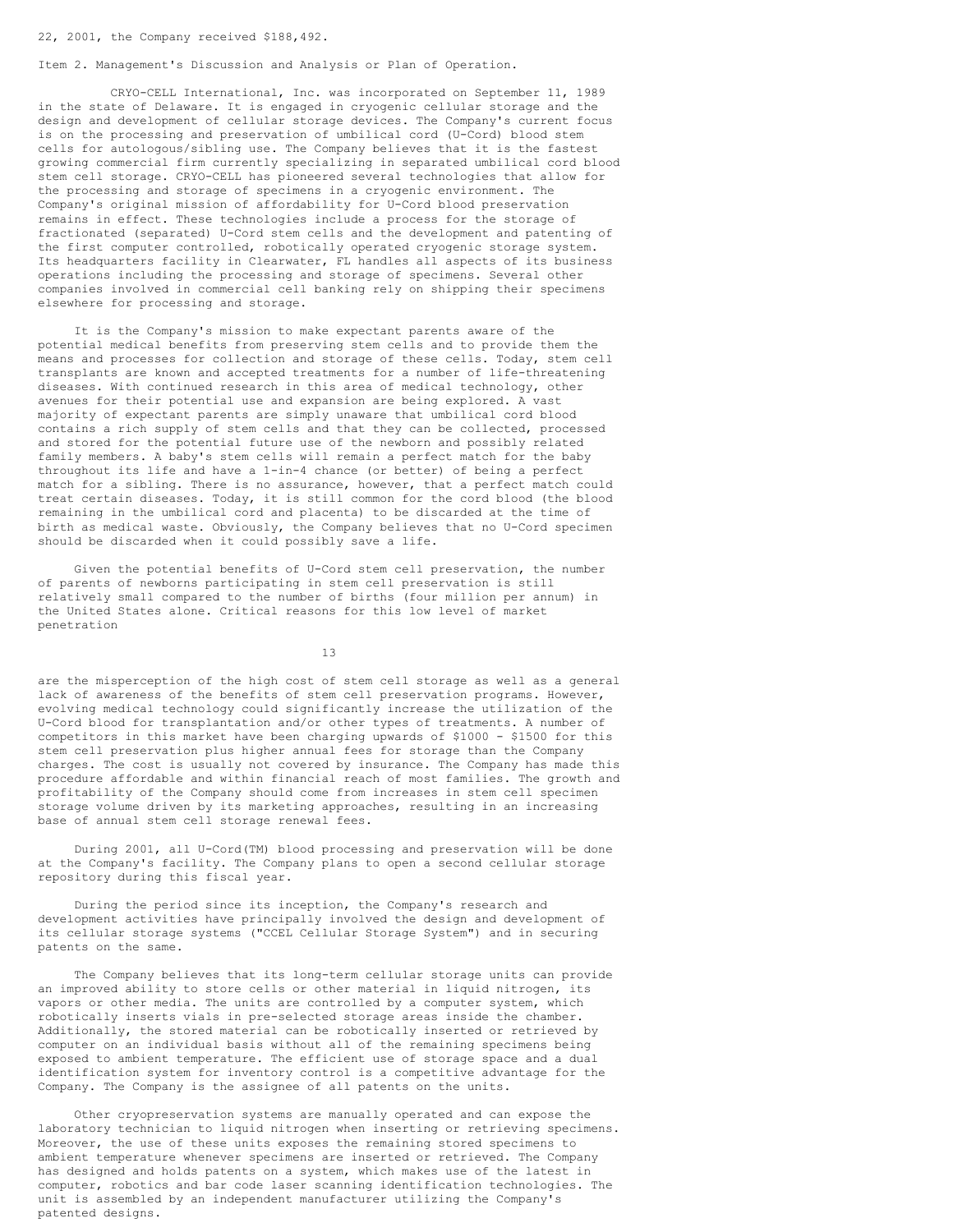In February 1999, the Company was granted a patent on the CCEL III computer controlled robotically operated cellular storage system, which is designed to be multi-functional. When completely developed the unit will be able to store more than 35,000 5ml vials, and many times that number of smaller vials. Because the CCEL III is multi-functional it is currently being evaluated for various other uses.

The following is a discussion and analysis of the financial condition and results of operations of the Company for the quarter ended May 31, 2001 as compared to the same period of the prior year.

#### General

To increase awareness of its services, the Company has invested in a variety of marketing programs designed to educate expectant parents and those medical caregivers to whom they turn to for advice.

The Company markets its preservation services to expectant parents and by distributing information to obstetricians, pediatricians, Lamaze instructors and other childbirth educators, certified nurse-midwifes and other related healthcare professionals. The Company has clinical educators who work with the medical community and with expectant parents to educate them on cord blood stem cell

14

preservation. The Company also has a clinical support team of specially trained nurses who are available 24 hours, 7 days a week to educate expectant parents and the medical community on the life-saving potential of cord blood stem cell preservation. In addition, the Company exhibits at conferences, trade shows and other media focusing on the expectant parent market. The Company is realizing an increasing level of interest from its Web site, www.CRYO-CELL.com.

In January 2000 the Company renewed its agreement with the Lamaze Publishing Company to sponsor the Lamaze You and Your Baby tutorial tape. The agreement has been extended for three (3) years and calls for Lamaze to distribute the videotape to 1.8 million women in their third trimester of pregnancy. Over 90% of first time mothers and 45% of the pre-natal market avail themselves of the Lamaze Institute for Family Education proven instruction programs. The tutorial tape, which is distributed by approximately 9, 000 instructors, discusses the importance of cord blood storage and refers viewers to the full-page ad that the Company has placed in the Lamaze Parents Magazine, which is distributed to 2.4 million expectant mothers. During 2000, 600,000 You and Your Baby CD's were distributed through WAL-MART stores for the first time. The Company also places an ad in Lamaze para Padres, Lamaze Publishing's magazine for Hispanic mothers-to-be. The Company has exclusivity on the tutorial tape in the cord blood storage category and first right of refusal for renewal of the agreement beyond 2003.

In March 2000, the Company became a sponsor of the 2000 ACOG (American College of Obstetricians and Gynecologists) Meeting CD-ROM. The CD includes a segment on the Company's U-Cord(TM) program and was distributed to approximately 40,000 ACOG members in November 2000. The Company is the only cord blood preservation firm featured on the CD-ROM.

In March 2000, the Company launched its Mother to Mother(TM) Educational Network program to offer the Company's umbilical cord blood preservation program to expectant parents. The network is comprised of clients who have stored or who have enrolled to store their newborn's U-Cord blood stem cells with the Company. These independent contractors contact expectant parents, OB/GYN's and medical caregivers advising them of the Company's affordable service.

The Company's advertisements have appeared in, or are scheduled for insertion in, several national targeted prenatal magazines including American Baby, Pregnancy, Baby Talk and Fit Pregnancy. Expectant parents have also received information via emails and newsletter links through BabyCenter.com. BayNews 9, a CNN affiliate, and NewsChannel 10 have both carried stories about CRYO-CELL's affordable service.

In January 2001, the Company established the Grandparent's Legacy Program. Through this program, grandparents can provide the gift of cord blood stem cell preservation for their grandchildren.

In April 2001, the Company entered into a multi-faceted exclusive cooperative marketing agreement with iMaternity, which operates a national chain of stores serving expectant mothers. The Company and iMaternity will offer cross-links to each other's websites with ongoing promotional activities. Included in their marketing plans are the enrollments of more than 1,000,000 mothers-to-be during the next 12 months in the iMaternity Preferred Membership Club.

In September 1999, the Company was granted a Blood Bank license to operate in the state of New Jersey. The Company is now authorized to operate in all 50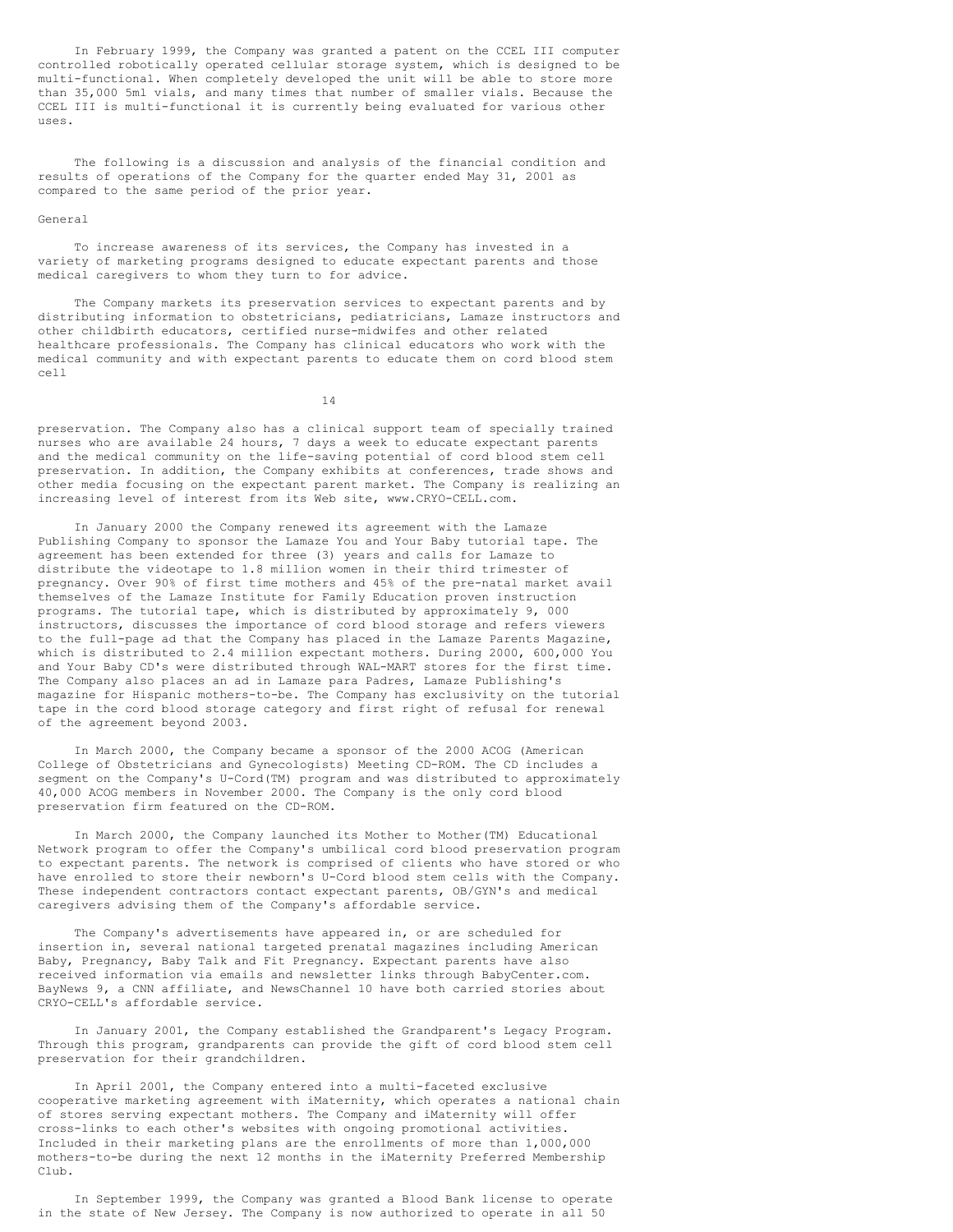states.

In February 2000, the Company, through its subsidiary CCEL BIO-THERAPIES, Inc., entered into a research agreement with the University of South Florida at Tampa to collaborate on a technology for the potential treatment of a number of debilitating degenerative diseases. The research project is being conducted at the University's laboratory facilities. In March 2000, the Company transferred \$200,000 to

15

CCEL BIO-THERAPIES, Inc. to meet its funding commitment under this agreement. CCEL BIO-THERAPIES, Inc. and the University are co-assignees of a filed patent application covering the technology utilizing cord blood for the treatment of neurological degenerative diseases. An application has been made for federal grants (SBIR and STTR research grants) on behalf of the Company and CCEL BIO-THERAPIES, Inc. If the grants are approved an additional \$100,000 per grant will be received, which will be used to further research. In addition, the application for a State of Florida I-4 matching grant has been approved for \$100,000, which will also be used for research. The Company has been granted worldwide marketing rights for any product developed as a result of this research program. Under the terms of the agreement, the University will receive standard royalty payments on any product sales. In February 2001, the Company paid the University an initial \$100,000 license payment with the issuance of 15,000 shares of the Company's common stock. In May 2001, the Company paid the University the first two benchmark payments totaling \$200,000 with the issuance of 50,000 shares of the Company's common stock.

On April 6, 2000, the Company entered into a renewable agreement with COLTEC, Ltd. for the exclusive license to market the Company's U-CORD program in Europe. The marketing rights allow COLTEC, Ltd. to directly market the U-CORD program, sell revenue sharing agreements or further sub-license the marketing rights throughout Europe. The Company received \$1,400,000 in cash for the marketing license and will receive licensing fees of 10.5% to 20% of adjusted U-CORD processing and storage revenues to be generated in Europe, and granted COLTEC, Ltd. a three year option to purchase 100,000 shares of the Company's common stock (\$8.00 exercise price) and will issue up to 100,000 additional options (\$12.00 exercise price), as needed, to facilitate sales of sub-licensing and/or revenue sharing agreements in Europe. The Company recognized \$465,000 of the licensing fees in 2000. Subsequent to the licensing agreement date, COLTEC, Ltd. formed a corporation, CRYO-CELL Europe, B.V. to engage in the cryogenic cellular storage business under the agreement. At September 19, 2000 the Company entered into an agreement to purchase approximately 6% of CRYO-CELL Europe, B.V. In October and November 2000, the Company paid \$1,000,000 for 38,760 shares of the capital stock of CRYO-CELL Europe, B.V. that the Company owned on January 24, 2001.

On June 13, 2001, the Company entered into an agreement for the exclusive license to market the Company's U-Cord program in Mexico. The license allows CRYO-CELL de Mexico to directly market and operate the U-Cord program throughout Mexico and Central America. The total cost of the license is \$900,000 and the licensing fees are 10.5% to 18% of adjusted U-Cord processing and storage revenues to be generated in Mexico and Central America. Per the agreement CRYO-CELL de Mexico will purchase 100,000 warrants at \$1.00 each giving them the right to purchase 100,000 shares of the Company's common stock at an exercise price of \$8.00 per share. In June 2001 an initial deposit of \$100,000 was received. The remainder of the payments is due to be paid in three installments over a two-year period.

### Management

At present there are 31 employees on the staff of the Company. Daniel D. Richard serves as the Chairman of the Board and Chief Executive Officer.

Daniel D. Richard, Chairman of the Board and Chief Executive Officer. Mr. Richard is the founder of the Company and co-inventor of much of the Company's technology it currently employs. Mr. Richard has served as Chairman of the Board since the Company's inception. Prior to founding the Company, Mr. Richard was the first officer and director of Marrow-Tech, Inc., a publicly traded company engaged in the field of cellular replication. Mr. Richard was also the President of Daniel Richard Consultants, Inc., a marketing firm which operated in fortyfour cities in the U.S. and throughout the world.

16

Wanda D. Dearth, President and Chief Operating Officer. Ms Dearth joined the Company in June 2000. Ms. Dearth joined the Company from kforce.com (formerly Romac International, Inc.) where she was Business Unit Vice President for the nurse staffing division. Ms. Dearth has a history of over 15 years placing physicians and nurses throughout the U.S. She has over 20 years of marketing and operational experience with the majority of her career specializing in start-up operations. Ms. Dearth graduated from Miami University of Ohio with a B. S. in Business Administration. In October 2000, Ms. Dearth was appointed a member of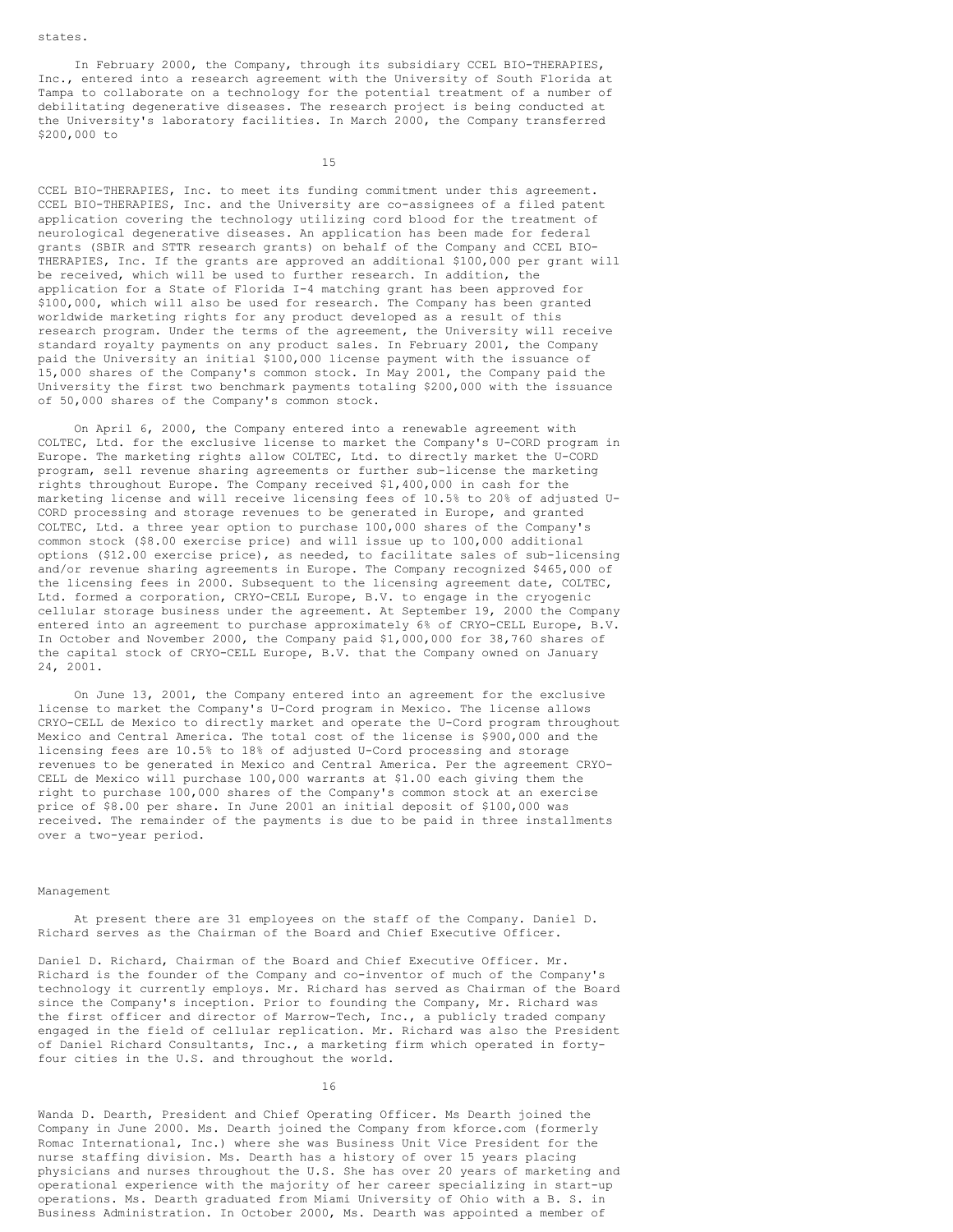the Company's Board of Directors.

Gerald F. Maass, Executive Vice President. Mr. Maass joined the Company in March 1998. Prior to joining the Company Mr. Maass worked for Critikon, a subsidiary of Johnson & Johnson, where his most recent position was International Director of Marketing for the Patient Monitoring business. Mr. Maass' ten-year tenure with Johnson and Johnson included several marketing and business development roles; he also served on the Critikon management committee. Prior to Johnson & Johnson, Mr. Maass was with Baxter Healthcare and Control Data Corporation in marketing, sales management, business development and business management roles. Mr. Maass began his career with Mayo Clinic in Rochester, MN and holds a B.S. degree in Medical Technology. In September 1998, Mr. Maass was appointed a member of the Company's Board of Directors.

Geoffrey J. O'Neill, Ph.D., Laboratory Director. Dr. O'Neill joined the company in April 1999 and has oversight of the Company's processing laboratory and storage facility. He has over 25 years experience in human hematopoetic progenitor cell therapy, including expertise in the processing, cryopreservation and storage of stem cells, flow cytometry analysis, HLA typing and CD34+ cell purification. Dr. O'Neill also has expertise in immunohematology and blood banking. A co-author of many publications, he has an undergraduate degree in microbiology and a Ph.D. in Immunology.

Jill Taymans, Chief Financial Officer. Ms. Taymans joined the Company in April 1997 serving initially as Controller and was appointed CFO in May 1998. Ms. Taymans graduated from the University of Maryland in 1991 with a BS in Accounting. She has worked in the accounting industry for over nine years in both the public and private sectors. Prior to joining the company she served for three years as Controller for a telecommunications company in Baltimore, Maryland.

E. Thomas Deutsch, III, Chief Information Officer. Mr. Deutsch joined the Company in May 1996 and is a software and process engineer, specializing in healthcare information systems. He graduated from the University of North Carolina in Chapel Hill in 1986 with a B. S. degree in Mathematics. Prior to joining the Company in 1996, Mr. Deutsch worked for Shared Medical Systems in Malvern, PA, IBM in Atlanta, GA, and HBO and Company in Atlanta, GA. His responsibilities include developing, implementing and supporting the Company's communications and information systems, developing, implementing and supporting the Company's Internet plan and systems engineering for the patented CCEL II Cellular Storage System.

## Medical Advisory Board

The Company has established a Medical & Scientific Advisory Board comprised of the more than 10 researchers, physicians and scientists from various fields such as oncology, stem cell research, hematology, genetic research, assisted reproduction and other specialties. Many of the Company's Advisory Board members are heads of departments and are committed to cellular storage as part of new services to improve patient care and saves lives.

17

### Results of Operations

Revenues. Revenues for the six months ended May 31, 2001 were \$2,632,489 as compared to \$945,641 for the same period in 2000. The revenues for the six months ended May 31, 2001 include \$750,000 from the sale of a Revenue Sharing Agreement and 1,882,489 in sales from customers. Therefore, actual processing and storage revenue from sales to customers increased \$936,848 or 99%. The increase in revenues reflects the significant growth in the processing and storage revenue associated with the Company's U-Cord(TM) stem cell program. The Company believes that the growth is a result of its investments in its various marketing programs, including its activities with Lamaze Publishing, and the increased traffic on its updated Web site www.CRYO-CELL.com. The upward sales trend has continued into the third quarter of fiscal 2001.

Cost of Sales. Cost of sales for the six months ended May 31, 2001 were \$659,512 as compared to \$383,403 in 2000. The cost of sales for the six months ended May 31, 2001 and May 31, 2000 represents the associated expenses resulting from the processing and testing of the U-Cord(TM) specimens in the Company's own state of the art laboratory in Clearwater, Florida.

Marketing, General and Administrative Expenses. Marketing, general and administrative expenses during the six months ended May 31, 2001 were \$1,750,167 as compared to \$1,230,024 in 2000. The increase reflects, in part, the expenses of additional executive management, market development, lab operations support and clinical services expansion associated with the growth of the Company's cellular storage program.

Research, Development and Related Engineering Expenses. Research, development and related engineering expenses for the six months ended May 31, 2001, were \$19,091 as compared to \$195,725 in 2000. The expenses incurred in 2001 reflect the funding of the research project between the Company's a subsidiary, CCEL Bio-Therapies, Inc., and the University of South Florida at Tampa. The reduction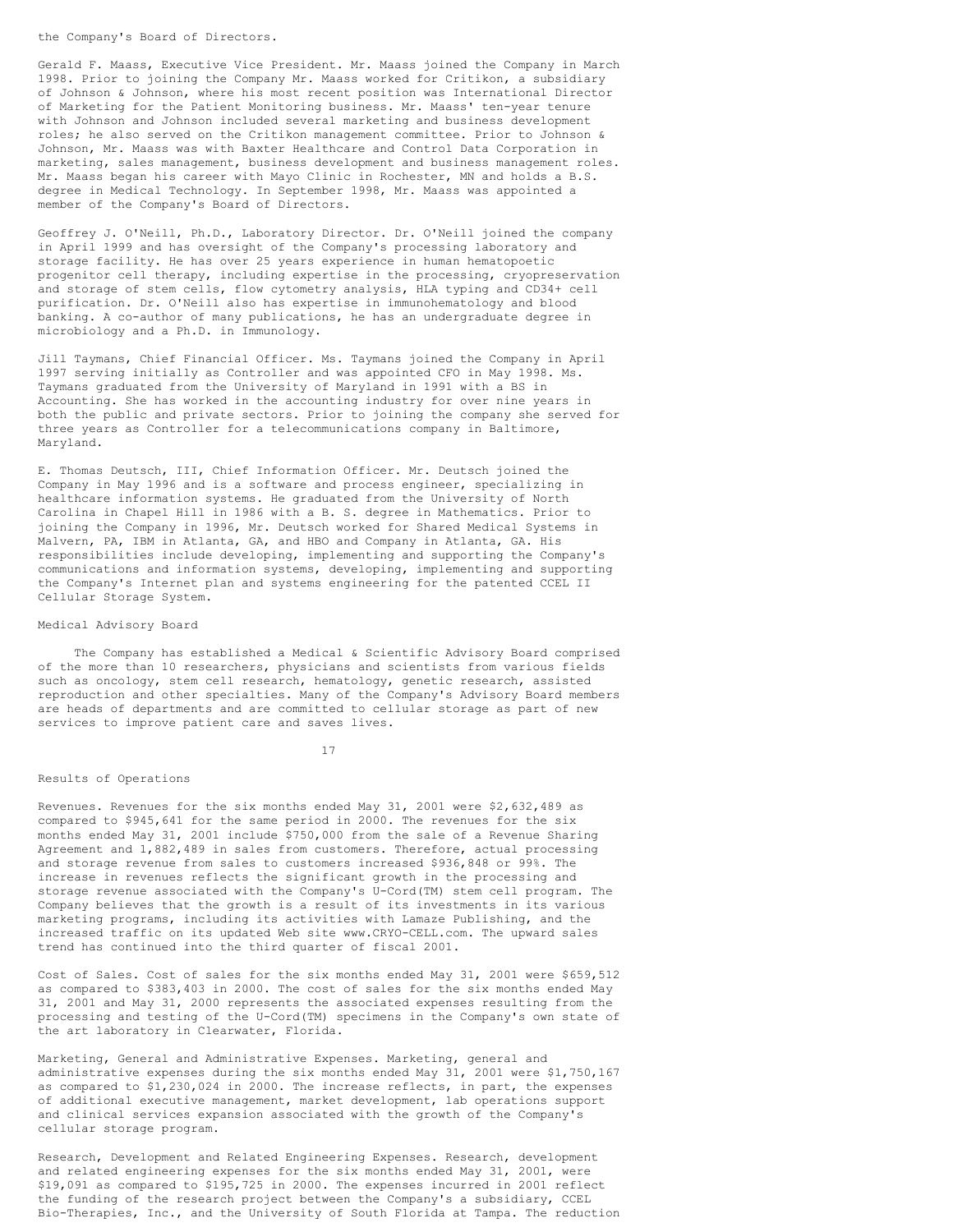reflects the impact of previous investments regarding the Company's third generation cellular storage system.

## Liquidity and Capital Resources

At May 31, 2001, the Company had cash and cash equivalents of \$2,298,433 as compared to \$3,119,917 at May 31, 2000. The decrease in cash and cash equivalents was a result of the funding of operations.

The Company anticipates that cash reserves, cash flows from operations and receivables from its agreements will be sufficient to fund its growth. Cash flows from operations will depend primarily on increasing revenues resulting from an extensive umbilical cord blood cellular storage marketing campaign.

18

#### Forward Looking Statements

In addition to historical information, this report contains forward-looking statements within the meanings of Section 27A of the Securities Act of 1933 and Section 21E of the Securities Exchange Act of 1934. The forward-looking statements contained herein are subject to certain risks and uncertainties that could cause actual results to differ materially from those reflected in the forward-looking statements. Factors that might cause such differences include, but are not limited to, those discussed in the section entitled "Management's Discussion and Analysis or Plan of Operation." Readers are cautioned not to place undue reliance on these forward-looking statements, which reflect management's analysis only as of the date hereof. CRYO-CELL International, Inc. (the "Company") undertakes no obligation to publicly revise these forwardlooking statements to reflect events or circumstances that arise after the date hereof. Readers should carefully review the risk factors described in other documents the Company files from time to time with the Securities and Exchange Commission, including the most recent Annual Report on Form 10-K, Quarterly Reports on Form 10-Q to be filed by the Company in 1999 and any Current Reports on Form 8-K filed by the Company.

19

#### PART II - OTHER INFORMATION

#### ITEM 1. LEGAL PROCEEDINGS - -------------------------

In December 1992, CRYO-CELL entered into an exclusive agreement with the University of Arizona to develop and enhance a commercial (paid for) cord blood stem cell bank. Prior to this agreement the University of Arizona had not commenced storing any cord blood specimens. CRYO-CELL provided the means for the University to obtain approximately 1400 paying clients. Prior to the termination of the exclusive agreement, which CRYO-CELL alleges was unwarranted, the University breached its contract with CRYO-CELL and

entered into an Agreement with Cord Blood Registry, Inc. (CBR).

On or about July 11, 1996, CRYO-CELL filed suit in San Francisco Superior Court against the University of Arizona, Dr. David Harris and Cord Blood Registry, Inc. The suit claimed breach of contract and other related business torts. Months later, after settlement discussions were unproductive, the University of Arizona counter-sued CRYO-CELL for breach of contract and negligent misrepresentation.

On July 20, 1998, as a result of the evidence, the jury awarded CRYO-CELL \$1,050,000 against Defendant University of Arizona. In addition, an award of \$120,000 was granted to the Company against the University of Arizona and David Harris, individually, for misappropriation of trade secrets. The jury voted unanimously against the University and in favor of CRYO-CELL as to the counter claims. The court rejected three post-trial motions by the University of Arizona including a request to reduce the award or set aside the verdict.

On or about September 27, 1999 the Company accepted the University's offer of \$800,000 and settled the matter in order to avoid a lengthy and costly appeals process. On September 30, 1999, the Company received \$441,000 from the University of Arizona. The remaining balance of \$359,000 is being held in escrow, to satisfy a legal lien filed November 4, 1998 by the Company's previous attorneys, Horwitz and Beam. The Company disputes their position and has counter sued Horwitz and Beam for malpractice and is seeking \$1,000,000 in compensatory damages and an unspecified amount of punitive damages deemed appropriate by the court.

II. CRYO-CELL retained the services of Horwitz & Beam, a California law firm, to handle the above-described lawsuit including its allegations against CBR for interference in a legitimate contract between two parties and unfair business practices, among other claims. CRYO-CELL believes that Horwitz & Beam mishandled the CBR aspect of the case and certain aspects of its case against the University of Arizona by failing to depose CBR defendants on a timely basis and failing to respond to the University's request for an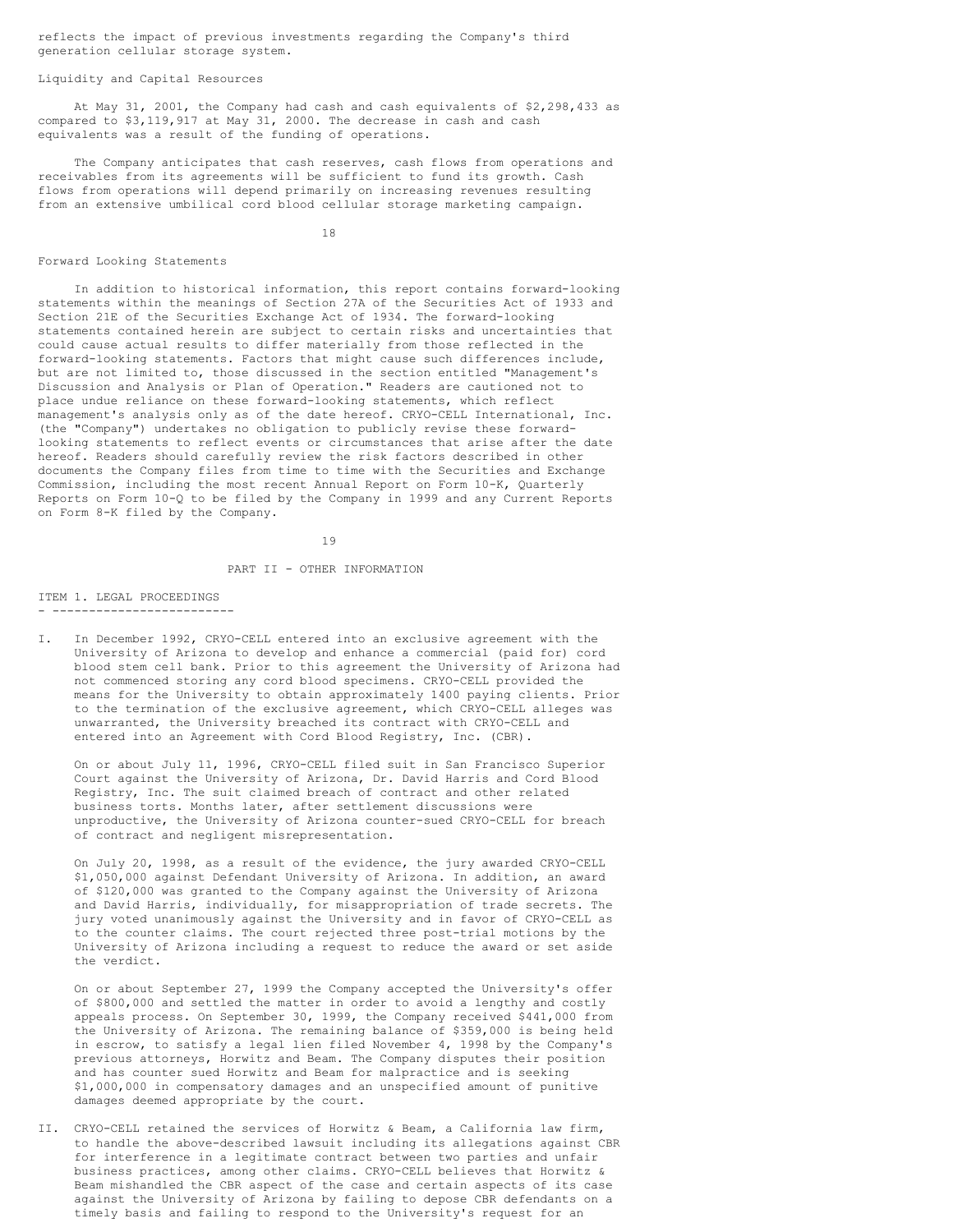exemption from punitive damages (stating they were a public entity), among others. Without this evidence, the court granted a summary judgment dismissal in favor of CBR. There is a dispute as to whether Horwitz and Beam is entitled to the fees of \$129,822 they claim is owed by the Company.

On March 8, 1999, the Company, the Company's CEO and Chairman, the Company's Executive Vice President, and the Company's legal counsel were named as the defendants in a lawsuit filed in the Superior Court of Orange County, California by Horwitz & Beam, the attorneys which had represented CRYO-CELL in its suit against the University of Arizona et al. The plaintiff alleges breach of contract and seeks payment of \$129,822 in allegedly unpaid fees and costs associated with the University of Arizona litigation. The plaintiff also asserts claims of misrepresentation. In reference to these misrepresentation claims, plaintiff has filed a Statement of Damages, which asserts \$1,000,000 in general damages and \$3,500,000 in punitive damages.

20

Accordingly, on June 14, 1999, the Company filed: (1) an answer denying all liability; (2) a counterclaim for breach of contract and malpractice, seeking in excess of \$1 million in compensatory damages arising from the malpractice; (3) a motion to dismiss the individual defendants for lack of jurisdiction; and (4) a motion to dismiss all punitive damages allegations against the Company.

On December 17, 1999, Judge Alicemarie H. Stotler of the United States District Court in the Central District of California, issued an Order in which she: (1) granted CRYO-CELL International, Inc.'s ("CRYO-CELL") Motion to Strike Punitive Damages and Dismiss Part of the Complaint; (2) granted Daniel Richard's, Mark Richard's and Gerald F. Maass' (the "Individual Defendants") Motion to Dismiss Complaint for Lack of Personal Jurisdiction; and (3) granted in part and denied in part Horwitz & Beam, Inc.'s ("H&B") Motion for Order Dismissing Counterclaim and/or Strike Portions Thereof. The net effect of this order was to reframe the Complaint as a fee dispute, as opposed to a multi-million dollar claim for fraud against CRYO-CELL and its corporate officers. By its order, the Court has barred recovery in this action against the Individual Defendants, and has reduced CRYO-CELL's exposure from over \$3.5 million dollars to \$129,822, plus a possible award of attorneys' fees.

CRYO-CELL has established an escrow in the amount of \$359,000 to cover the disputed legal fees (\$129,822) and the 20% recovery of the judgment against the University of Arizona and David Harris. The Company has requested the release of approximately \$70,000 from escrow, which is the excess of 20% of the \$800,000 actual settlement amount. The overage is a result of CRYO-CELL's settlement of the \$1,170,000 original jury award.

On June 1, 2001, the Company entered into a settlement of the litigation Horwitz & Beam v. CRYO-CELL International, Inc. pending in Federal District Court for the Central District of California. The settlement includes the release of all claims against CRYO-CELL. It also provides for the release of all claims that CRYO-CELL had against Horwitz & Beam (and certain Horwtiz & Beam attorneys), arising from Horwitz & Beam's prior representation of the Company in litigation against the University of Arizona and David Harris.

Under the terms of the settlement, CRYO-CELL and Horwitz & Beam are to split \$376,984, previously held in escrow pending resolution of the dispute. Each party will bear its own attorney's fees and costs. On June 22, 2001, the Company received \$188,492, which under the terms of the settlement was fifty percent of the monies held in escrow.

21

|                                                              | ITEM 6.<br>EXHIBITS AND REPORTS ON FORM 8-K |                                                          |  |
|--------------------------------------------------------------|---------------------------------------------|----------------------------------------------------------|--|
|                                                              | (a) Exhibits                                |                                                          |  |
|                                                              | 3.1                                         | Certificate of Incorporation (1)                         |  |
|                                                              | 3.11                                        | Amendment to Certificate of Incorporation (1)            |  |
|                                                              | 3.2                                         | $By-Laws (1)$                                            |  |
|                                                              | 3.21                                        | Board Minutes to Amendment of By-Laws (1)                |  |
|                                                              | 10.11                                       | Agreement with InstaCool of North America, Inc. (2)      |  |
|                                                              | 10.12                                       | Agreement with the University of Arizona (2)             |  |
| 10.13<br>Agreement with Illinois Masonic Medical Center (4)  |                                             |                                                          |  |
| 10.14<br>Agreement with Bio-Stor (4)                         |                                             |                                                          |  |
|                                                              | 10.15                                       | Agreement with Gamida-MedEquip (4)                       |  |
| 10.16<br>Agreement with ORNDA HealthCorp (Tenet HealthSystem |                                             |                                                          |  |
|                                                              |                                             | Hospitals, $Inc.)$ (4)                                   |  |
| 10.17                                                        |                                             | Convertible Note from Net/Tech International, Inc. dated |  |
|                                                              |                                             | November 30, 1995 (3)                                    |  |
|                                                              | 10.18                                       | Amended Agreement with Bio-Stor (5)                      |  |
|                                                              | 10.19                                       | Agreement with Dublind Partners, Inc. (6)                |  |
|                                                              | 10.20                                       | Agreement with Medical Marketing Network, Inc. (6)       |  |